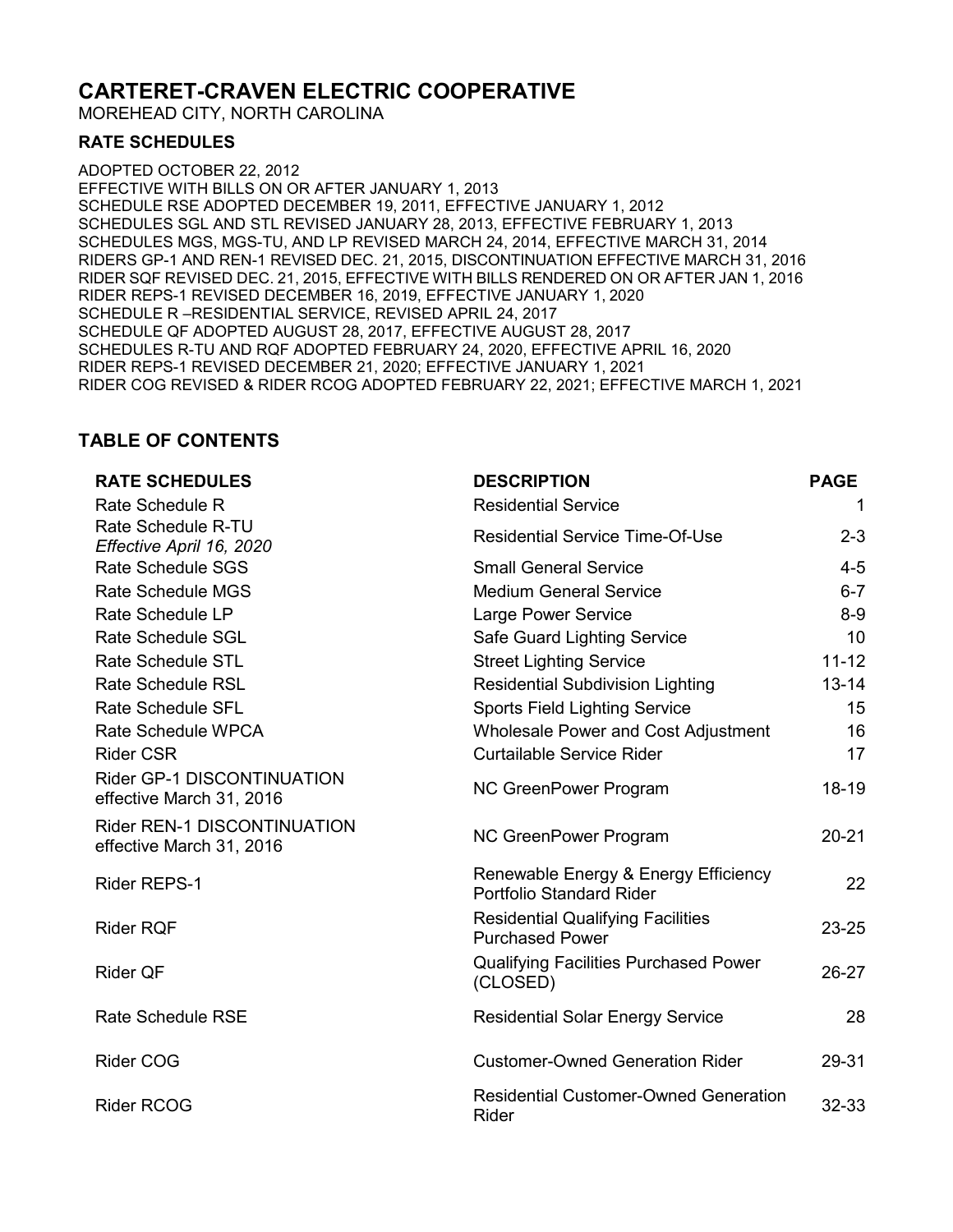### **SCHEDULE R RESIDENTIAL SERVICE**

#### **AVAILABILITY:**

Service under this schedule is available for residential electric service and is subject to the Cooperative's Service Rules and Regulations. This schedule and the Service Rules and Regulations are subject to change from time to time.

## **APPLICABILITY:**

This schedule is applicable for residential use and use incidental thereto supplied by separate meters to each residential service. Participation in prepaid service will require the installation of a remote disconnect meter.

## **TYPE OF SERVICE:**

Standard service under this schedule shall be single-phase, 60-hertz alternating current, at one of the Cooperative's standard secondary voltages. Where available, three-phase, 60-hertz alternating current, service may be provided at one of the Cooperative's standard secondary voltages.

#### **MONTHLY RATE:**

| \$22.80 |
|---------|
| \$46.75 |
| \$25.80 |
|         |

| Energy Charges:      |                     |
|----------------------|---------------------|
| Summer (Jun-Oct)     | 9.98 $\phi$ per kWh |
| Non-summer (Nov-May) | 9.01¢ per kWh       |

### **WHOLESALE POWER AND COST ADJUSTMENT:**

The above energy charges may be adjusted up or down to reflect changes in the Cooperative's purchased power costs from its wholesale power suppliers and to maintain the financial condition of the Cooperative as outlined in Rate Schedule WPCA.

#### **MINIMUM MONTHLY CHARGE:**

The minimum monthly charge under this schedule will be \$22.80 for single-phase service and \$46.75 for three-phase service, unless specified otherwise in a service agreement between the Cooperative and customer. The minimum monthly charge for prepaid service will be \$25.80

#### **SALES TAX:**

Any applicable state and local sales taxes will be added to the charges for service.

#### **TERMS OF PAYMENT:**

Bills are due when rendered and are payable within 25 days. If the bill is not paid within the 25- day period, the right to suspend service is retained in accordance with the Cooperative's Service Rules and Regulations.

For accounts set up on prepaid service, it will be the customer's responsibility to maintain a positive balance on the account. Prorated electric charges will be calculated and subtracted from the account balance daily. Account balances that fall below \$0.00 will be automatically disconnected per the Cooperative's Service Rules and Regulations.

*Adopted: October 22, 2012, Effective with bills rendered on or after January 1, 2013 Revised: March 24, 2014 (additional facilities charge deleted) effective with bills on or after March 31, 2014*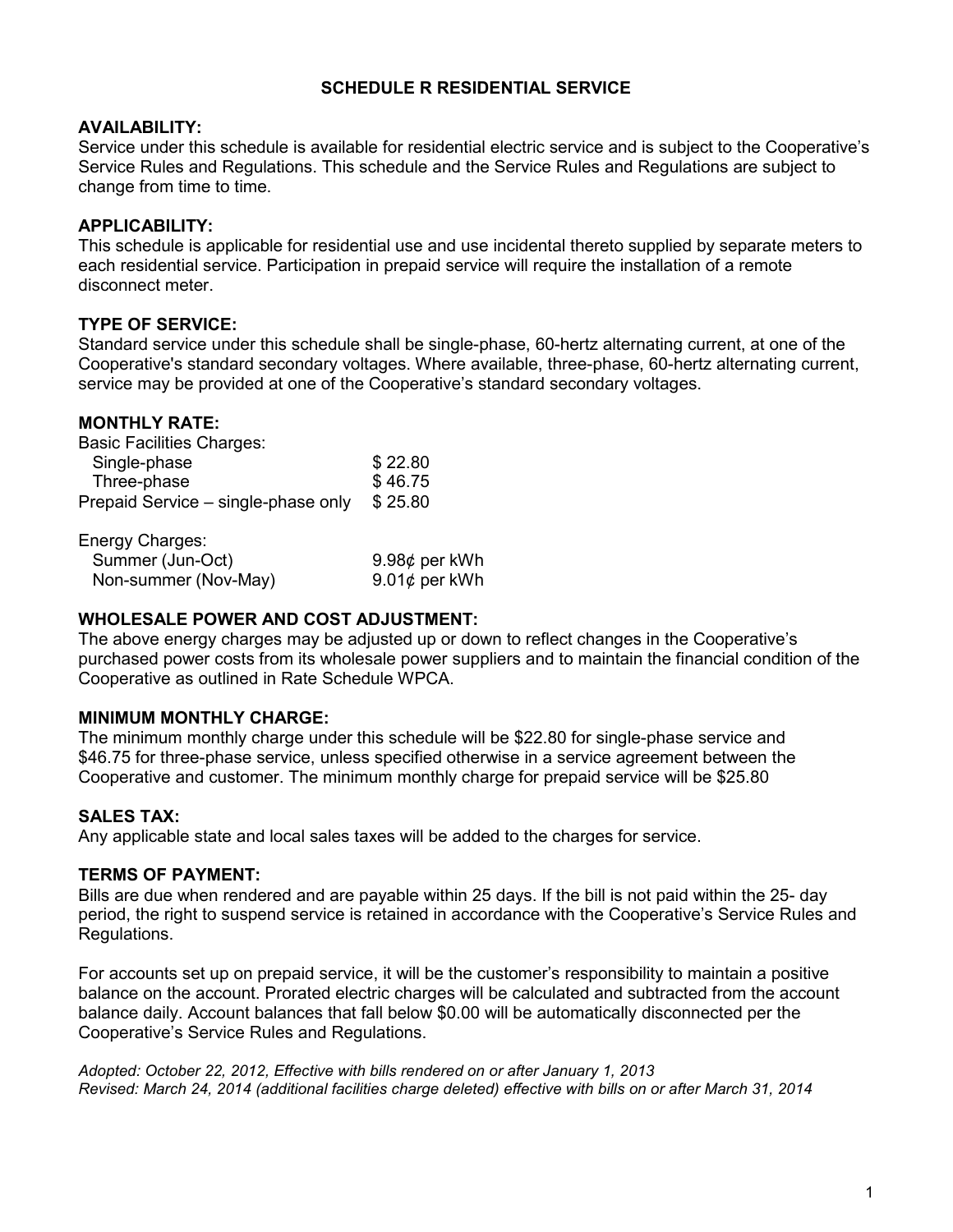#### **SCHEDULE R-TU RESIDENTIAL SERVICE TIME-OF-USE**

## **AVAILABILITY:**

This schedule is available as an optional rate for electric service normally provided under the Cooperative's Residential Service – Schedule R. Service under this schedule is subject to the Cooperative's Service Rules and Regulations. This schedule and the Service Rules and Regulations are subject to change from time to time.

## **APPLICABILITY:**

This schedule is applicable for residential use and use incidental thereto supplied by separate meters to each residential service.

## **TYPE OF SERVICE:**

Standard service under this schedule shall be single-phase, 60-hertz alternating current, at one of the Cooperative's standard secondary voltages. Where available, three-phase, 60-hertz alternating current, service may be provided at one of the Cooperative's standard secondary voltages.

## **MONTHLY RATE:**

| <b>Basic Facilities Charges:</b> |                     |
|----------------------------------|---------------------|
| Single-phase                     | \$30.00             |
| Three-phase                      | \$57.30             |
| On-Peak Demand Charges:          |                     |
| Maximum On-Peak kW               | \$11.84 per kW      |
| Energy Charges:                  |                     |
| All kWhs                         | 4.39 $\phi$ per kWh |
|                                  |                     |

## **WHOLESALE POWER AND COST ADJUSTMENT:**

The above energy charges may be adjusted up or down to reflect changes in the Cooperative's purchased power costs from its wholesale power suppliers and to maintain the financial condition of the Cooperative as outlined in Rate Schedule WPCA.

#### **MINIMUM MONTHLY CHARGE:**

The minimum monthly charge under this schedule will be \$30.00 for single-phase service and \$57.30 for three-phase service, unless specified otherwise in a service agreement between the Cooperative and customer.

#### **BILLING DEMAND:**

The On-Peak Billing Demand shall be the maximum integrated demand registered in any fifteen- minute interval during the on-peak hours of the billing month.

#### **ON-PEAK HOURS:**

For the period April 16 through October 15 the On-Peak and Off-Peak times shall be: On-Peak Hours: 3-6:00 p.m., Monday-Friday, excluding those holidays as designated by the Cooperative. Off-Peak Hours: All other times.

For the period October 16 through April 15 the on-Peak and Off-Peak times shall be: On-Peak Hours: 7- 9:00 a.m., Monday-Friday, excluding those holidaysas designated by the Cooperative. Off-Peak Hours: All other times.

Designated holidays shall be New Year's Day, Good Friday, Memorial Day, Independence Day, Labor Day, Thanksgiving Day, the day after Thanksgiving, and Christmas Day. When the holiday falls on Rate

Saturday, Friday will be observed as the holiday; when the holiday falls on Sunday, Monday will be observed as the holiday.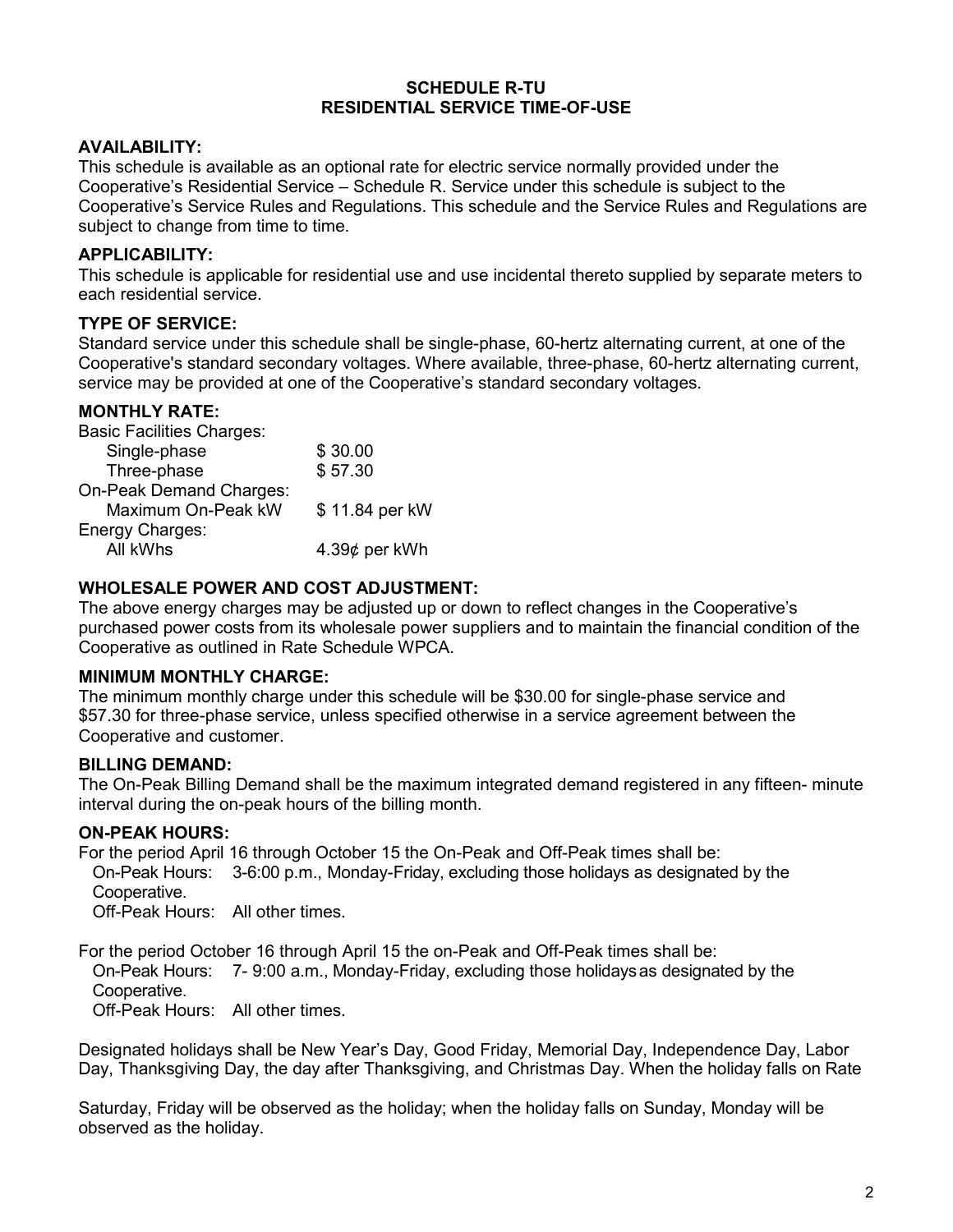## **SALES TAX:**

Any applicable state and local sales taxes will be added to the charges for service.

#### **TERMS OF PAYMENT:**

Bills are due when rendered and are payable within 25 days. If the bill is not paid by the due date, late payment charges will be added and service will be subject to suspension by the Cooperative in accordance with its Service Rules and Regulations.

#### **MINIMUM TERM OF SERVICE:**

Any consumer choosing to be served under this time-of-use schedule must remain on the schedule for at least one year, unless the consumer agrees to pay the Cooperative a fee of twenty dollars (\$20) to cover administrative tasks associated with changing the rate.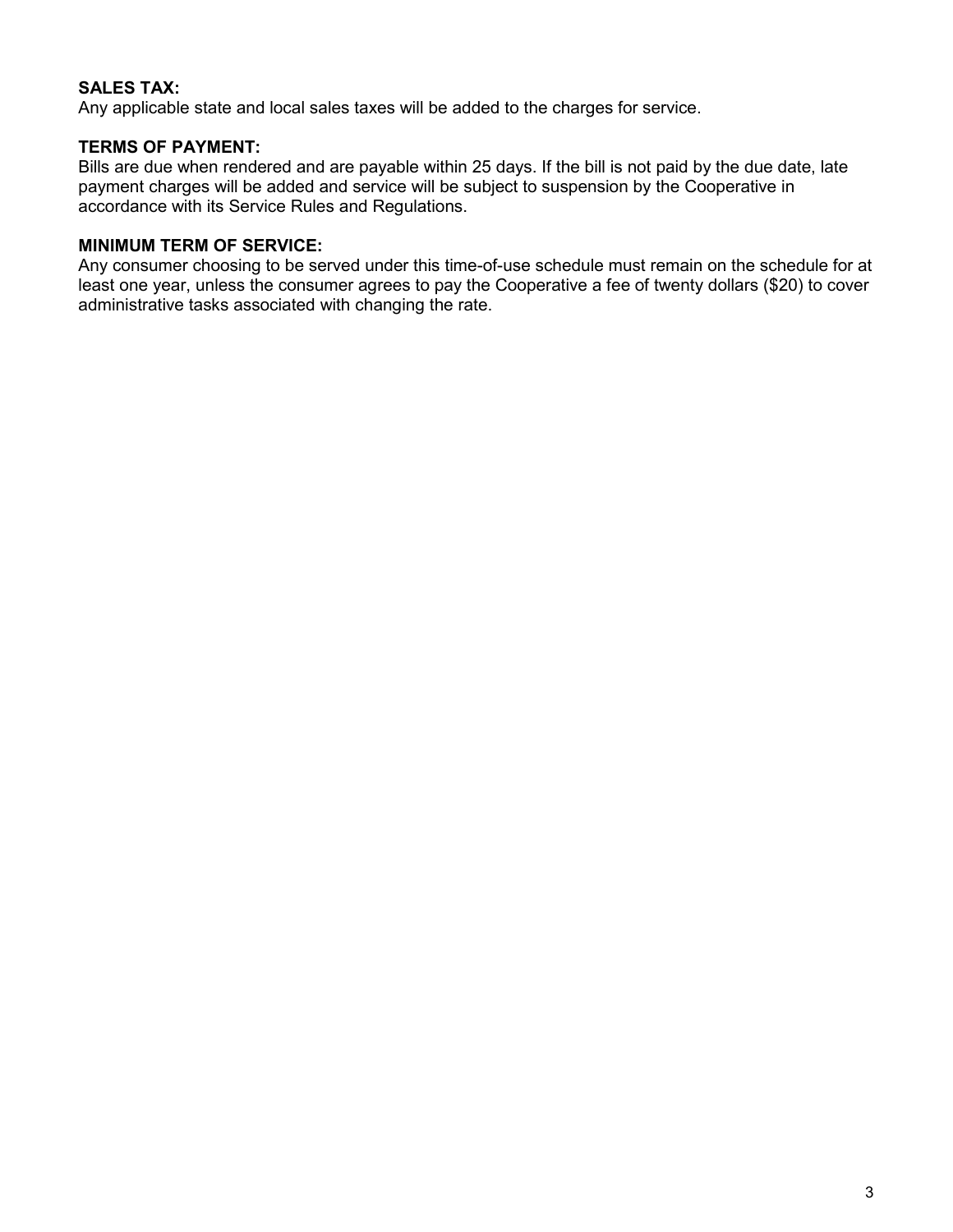#### **SCHEDULE SGS SMALL GENERAL SERVICE**

#### **AVAILABILITY:**

The schedule is available for non-residential electrical service when metered demand is less than 50 kilowatts. When metered demand exceeds 50 kilowatts in any three months of the calendar year, the Customer will be reclassified to Schedule MGS, Medium General Service.

All electric service is subject to the Cooperative's Service Rules and Regulations. This schedule and the Service Rules and Regulations are subject to change from time to time.

#### **APPLICABILITY:**

Service under this schedule is applicable for non-residential use to Customer's premise at one point of delivery through one meter.

#### **TYPE OF SERVICE:**

Standard service under this schedule shall be single-phase or three-phase, 60-hertz alternating current, at one of the Cooperative's standard secondary, subject to mutual agreement between the Cooperative and Customer.

### **MONTHLY RATE:**

| <b>Basic Facilities Charges:</b> |         |                   |                   |
|----------------------------------|---------|-------------------|-------------------|
| Single-phase                     | \$35.00 |                   |                   |
| Three-phase                      | \$60.50 |                   |                   |
|                                  |         | Summer            | <b>Non-summer</b> |
| Demand Charges: [1]              |         | (Jun-Oct)         | (Nov-May)         |
| First 15 kW                      |         | 0.00              | \$0.00            |
| All kW over 15                   |         | \$10.75           | \$8.25            |
| Energy Charges:                  |         |                   |                   |
| First 3,000 kWhs                 |         | 9.98 <sub>¢</sub> |                   |
| Over 3,000 kWhs                  |         | 5.51¢             |                   |
|                                  |         |                   |                   |

*[1] When the kilowatt hours used is less than 100 times the Customer's maximum kilowatt demand, the following proration will replace the full Demand Charge:*

*Prorata Demand Charge = Hours Use Fraction X Normal Demand Charge*  $Hours$  *Use Fraction Maximum kW Demand*

#### **WHOLESALE POWER AND COST ADJUSTMENT:**

The above energy charges may be adjusted up or down to reflect changes in the Cooperative's purchased power costs from its wholesale power suppliers and to maintain the financial condition of the Cooperative as outlined in Rate Schedule WPCA.

#### **DETERMINATION OF BILLING DEMAND:**

The billing demand shall be the Customer's maximum kilowatt demand for any consecutive fifteenminute period during the month for which the bill is rendered.

#### **MINIMUM MONTHLY CHARGES:**

The Minimum Monthly Charge shall be the greater of \$1.00 per kVA of required transformer capacity or the minimum charge, if any, in the service agreement between the Cooperative and Customer.

### **SALES TAX:**

Any applicable state and local sales taxes will be added to the charges for service.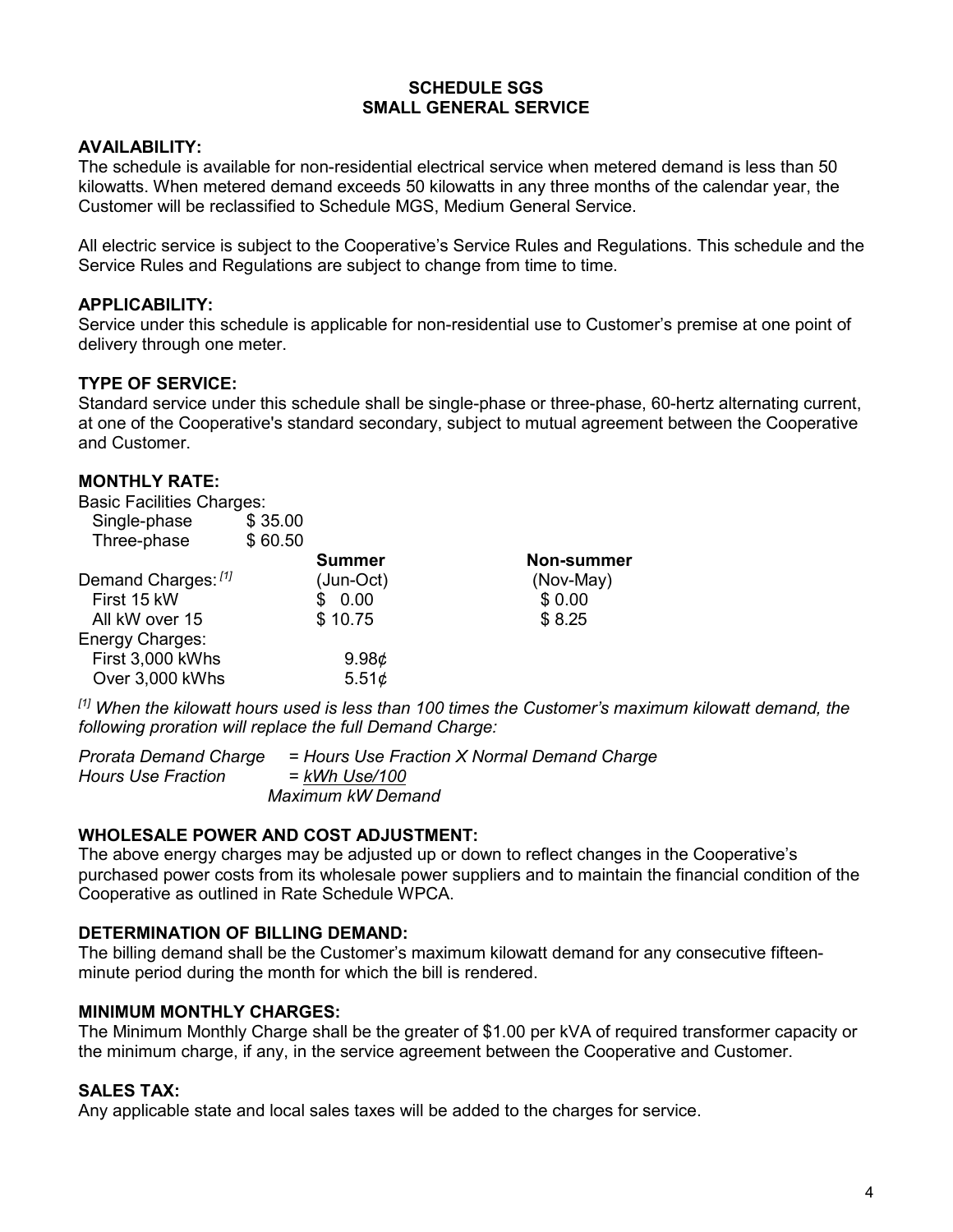### **TERMS OF PAYMENT:**

Bills are due when rendered and are payable within 25 days. If the bill is not paid within the 25- day period, the Cooperative's right to suspend service is retained in accordance with the Service Rules and Regulations.

#### **MINIMUM TERM OF SERVICE:**

Service under this schedule shall be provided for a minimum term of one year. Customers requiring service for less than nine months per year may be required, by separate agreement, to pay an amount acceptable to the Cooperative before service will be continued.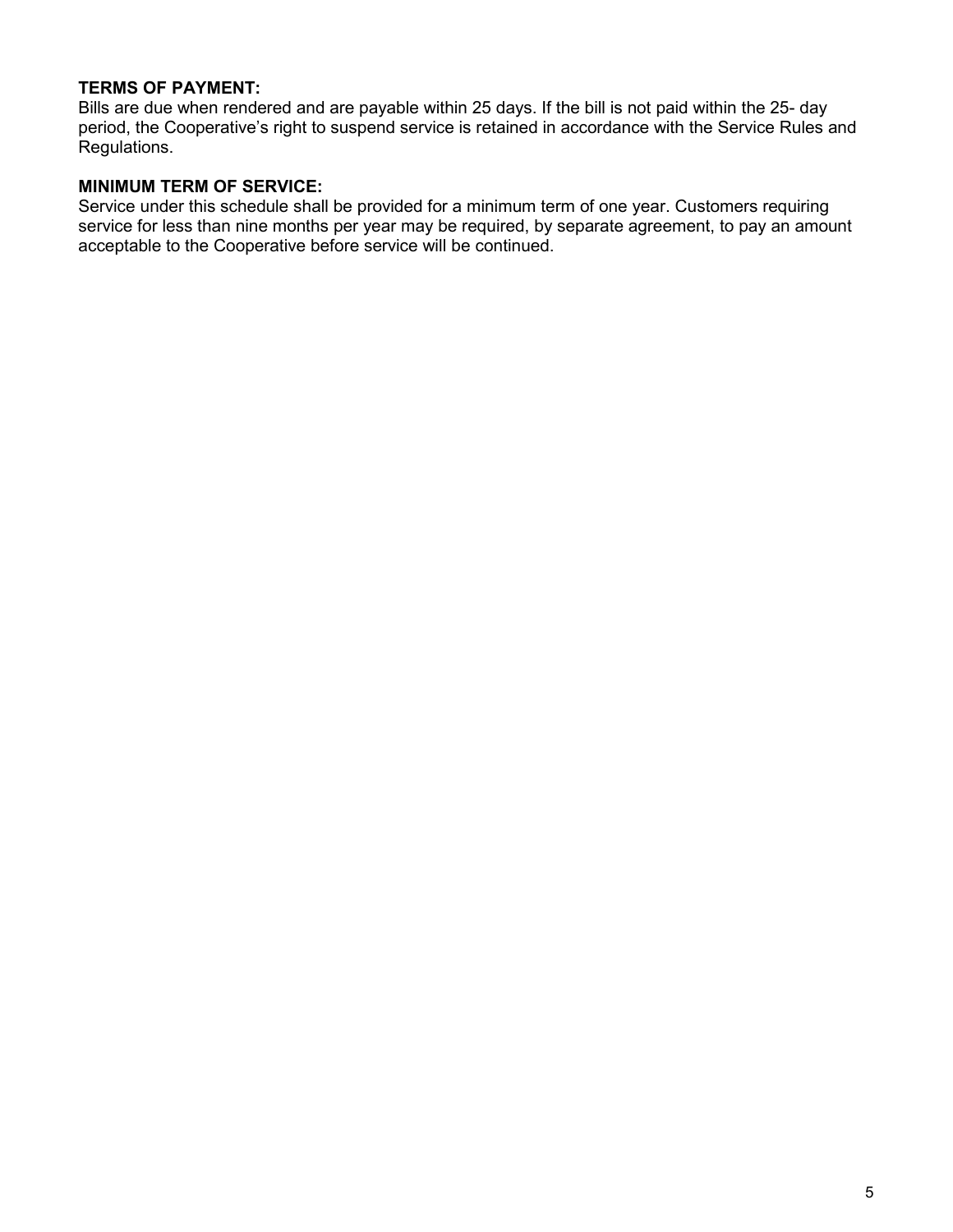#### **SCHEDULE MGS MEDIUM GENERAL SERVICE**

### **AVAILABILITY:**

The schedule is available for non-residential electrical service when metered demand is between 50 and 500 kilowatts. When metered demand exceeds 500 kilowatts in any three months of the calendar year, the Customer will be reclassified to Schedule LP, Large Power Service. If the Customer's metered demands do not exceed 50 kilowatts in at least three of the preceding 12 months the Customer shall be reclassified to Schedule SGS, Small General Service.

All electric service is subject to the Cooperative's Service Rules and Regulations. This Schedule and the Service Rules and Regulations are subject to change from time to time by the Cooperative.

#### **APPLICABILITY:**

Service under this schedule is applicable for non-residential use to Customer's premise at one point of delivery through one meter.

### **TYPE OF SERVICE:**

Standard service under this schedule shall be single-phase or three-phase, 60-hertz alternating current, at one of the Cooperative's standard secondary, subject to mutual agreement between the Cooperative and Customer.

| \$100.00      |                   |
|---------------|-------------------|
| <b>Summer</b> | <b>Non-summer</b> |
| $(Jun-Oct)$   | (Nov-May)         |
| \$12.50       | \$9.25            |
|               |                   |
| 4.76¢         |                   |
|               |                   |

- *[1]A. Churches will receive a billing demand credit of \$3.00/kW in the summer months and \$1.50/kW in non- summer months.*
- *B. When the kilowatt-hours used are less than 100 times the Customer's maximum kilowatt demand, the following proration will replace the full Demand Charge:*

*Prorated Demand Charge = Hours Use Fraction X Normal Demand Charge Hours Use Fraction = kWh Use/100 Maximum kW Demand*

#### **WHOLESALE POWER AND COST ADJUSTMENT:**

The above energy charges may be adjusted up or down to reflect changes in the Cooperative's purchased power costs from its wholesale power suppliers and to maintain the financial condition of the Cooperative as outlined in Rate Schedule WPCA.

#### **MINIMUM MONTHLY CHARGES:**

The Minimum Monthly Charge shall be the greater of \$1.00 per kVA of required transformer capacity or the minimum charge, if any, in the service agreement between the Cooperative and Customer.

#### **DETERMINATION OF BILLING DEMAND:**

The billing demand shall be the Customer's maximum kilowatt demand for any consecutive fifteenminute period during the month for which the bill is rendered.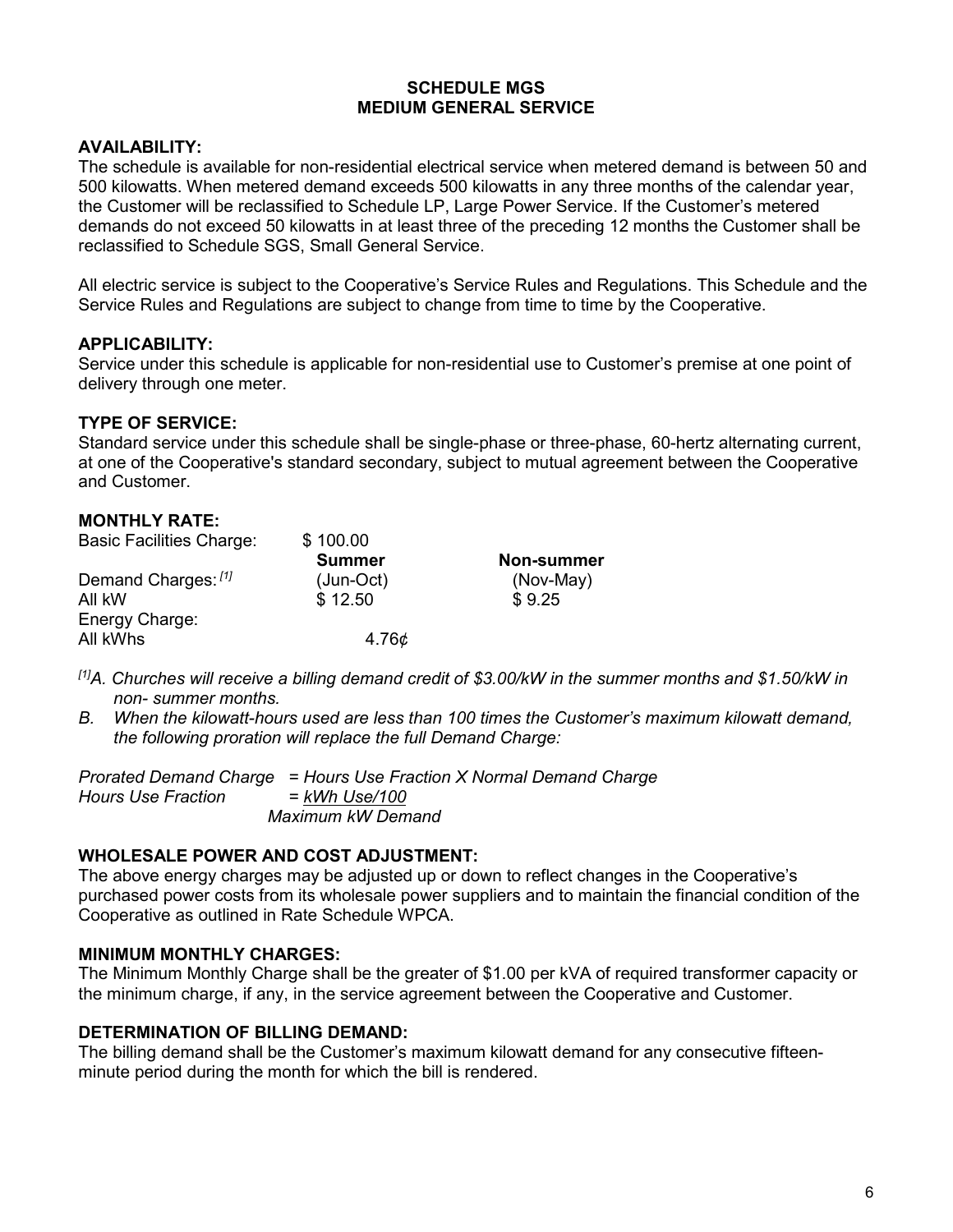## **POWER FACTOR ADJUSTMENT:**

The Customer agrees to maintain unity power factor as nearly as practical. Demand charges may be adjusted to correct for average power factor lower than 85 percent in accordance with Service Rules and Regulations.

### **SALES TAX:**

Any applicable state and local sales taxes will be added to the charges for service.

#### **TERMS OF PAYMENT:**

Bills are due when rendered and are payable within 25 days. If the bill is not paid within the 25- day period, the Cooperative's right to suspend service is retained in accordance with the Service Rules and Regulations.

#### **MINIMUM TERM OF SERVICE:**

Service will be provided for a minimum term of one year. Customers requiring service for less than nine months per year may be required, by separate agreement, to pay an amount acceptable to the Cooperative before service will be continued.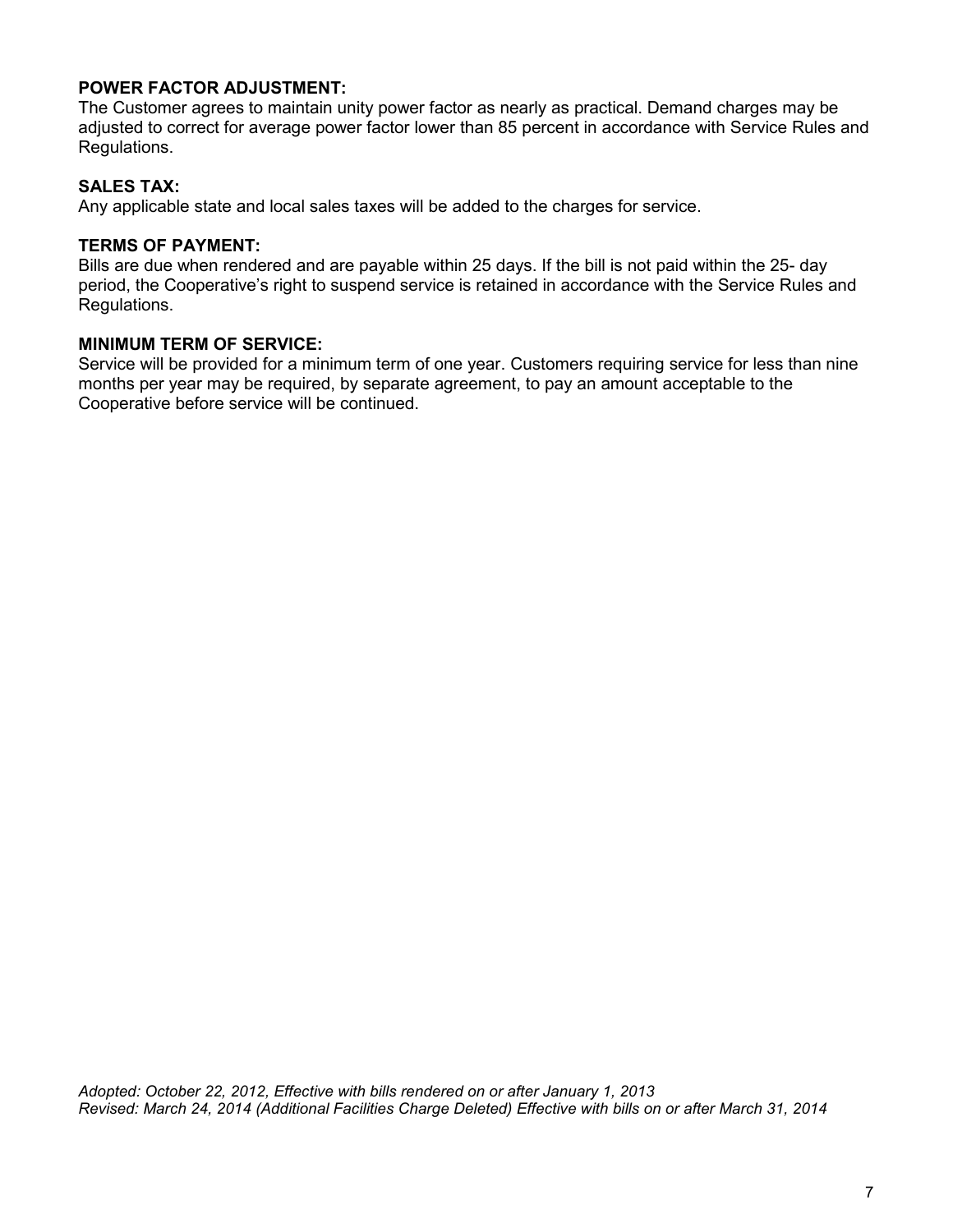## **SCHEDULE LP LARGE POWER SERVICE**

### **AVAILABILITY:**

The schedule is available for non-residential electrical service when metered demand exceeds 500 kilowatts in any three months of a calendar year. If the Customer's metered demands do not exceed 500 kilowatts in at least three months of the calendar year, the Customer shall be reclassified to Schedule MGS, Medium General Service.

All electric service is subject to the Cooperative's Service Rules and Regulations. This Schedule and the Service Rules and Regulations are subject to change from time to time by the Cooperative.

### **APPLICABILITY:**

Service under this schedule is applicable for non-residential use to Customer's premise at one point of delivery through one meter.

## **TYPE OF SERVICE:**

Standard service under this schedule shall be three-phase, 60-hertz alternating current, at one of the Cooperative's standard secondary, subject to mutual agreement between the Cooperative and Customer.

## **MONTHLY RATE:**

| <b>Basic Facilities Charge:</b> | \$500.00 |
|---------------------------------|----------|
|---------------------------------|----------|

|                     | <b>Summer</b> | <b>Non-summer</b> |
|---------------------|---------------|-------------------|
| Demand Charges: [1] | $(Jun-Oct)$   | (Nov-May)         |
| All kW              | \$13.00       | \$9.75            |
| Energy Charge:      |               |                   |
| All kWhs            | $4.11\phi$    |                   |

*[1]When the kilowatt-hours used are less than 100 times the Customer's maximum kilowatt demand, the following proration will replace the full Demand Charge:*

| Prorated Demand Charge = |         | Hours Use Fraction X Normal Demand Charge |
|--------------------------|---------|-------------------------------------------|
| Hours Use Fraction       | $=$ $-$ | kWh Use/100                               |
|                          |         | Maximum kW Demand                         |

#### **WHOLESALE POWER AND COST ADJUSTMENT:**

The above energy charges may be adjusted up or down to reflect changes in the Cooperative's purchased power costs from its wholesale power suppliers and to maintain the financial condition of the Cooperative as outlined in Rate Schedule WPCA.

#### **MINIMUM MONTHLY CHARGES:**

The Minimum Monthly Charge shall be the greater of \$1.00 per kVA of required transformer capacity or the minimum charge, if any, in the service agreement between the Cooperative and Customer.

#### **DETERMINATION OF BILLING DEMAND:**

The billing demand shall be the Customer's maximum kilowatt demand for any consecutive fifteenminute period during the month for which the bill is rendered.

#### **POWER FACTOR ADJUSTMENT:**

The Customer agrees to maintain unity power factor as nearly as practical. Demand charges may be adjusted to correct for average power factor lower than 85 percent in accordance with Service Rules and Regulations.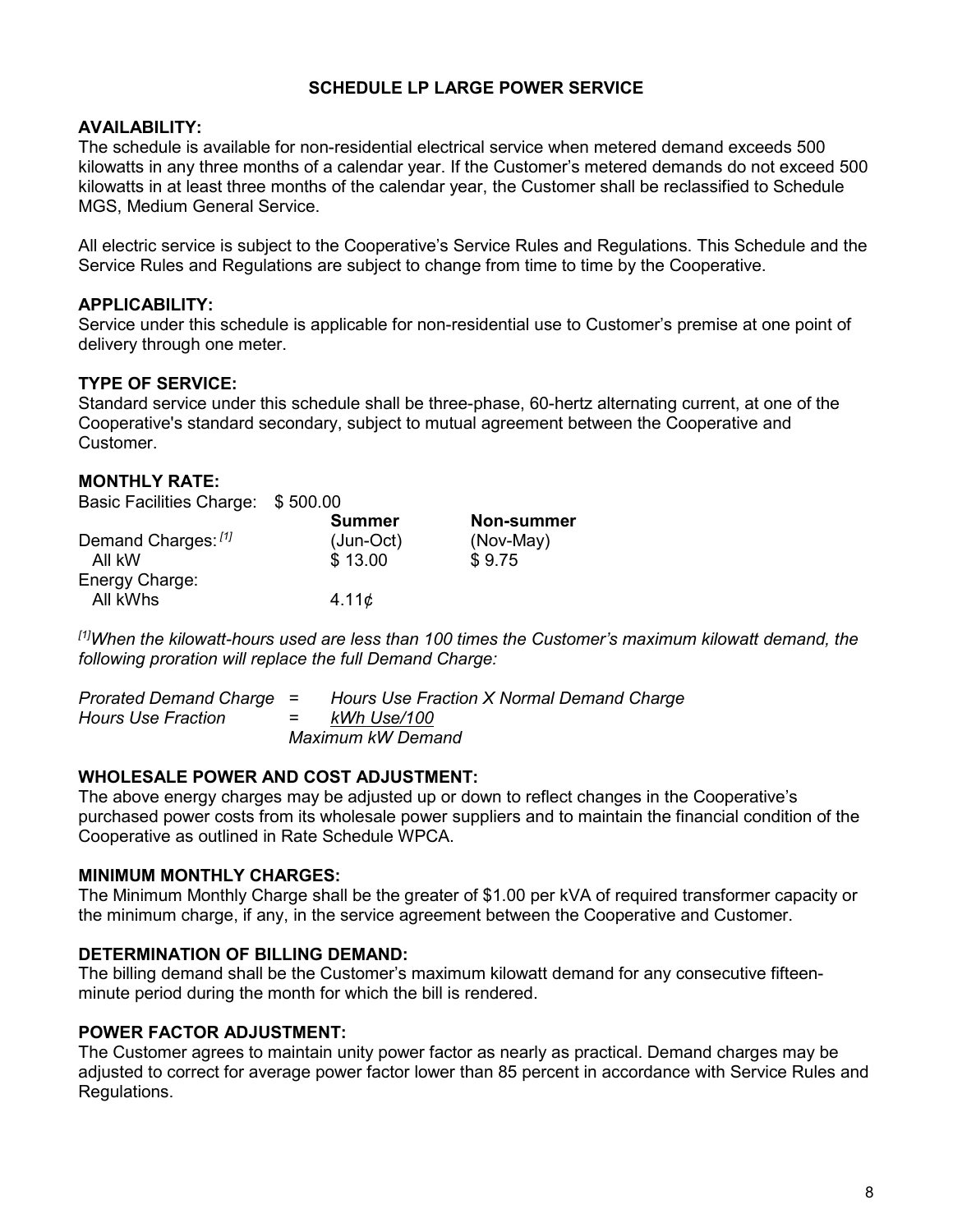## **SALES TAX:**

Any applicable state and local sales taxes will be added to the charges for service.

## **TERMS OF PAYMENT:**

Bills are due when rendered and are payable within 25 days. If the bill is not paid within the 25- day period, the Cooperative's right to suspend service is retained in accordance with the Service Rules and Regulations.

#### **MINIMUM TERM OF SERVICE:**

Service will be provided for a minimum term of one year. Customers requiring service for less than nine months per year may be required, by separate agreement, to pay an amount acceptable to the Cooperative before service will be continued.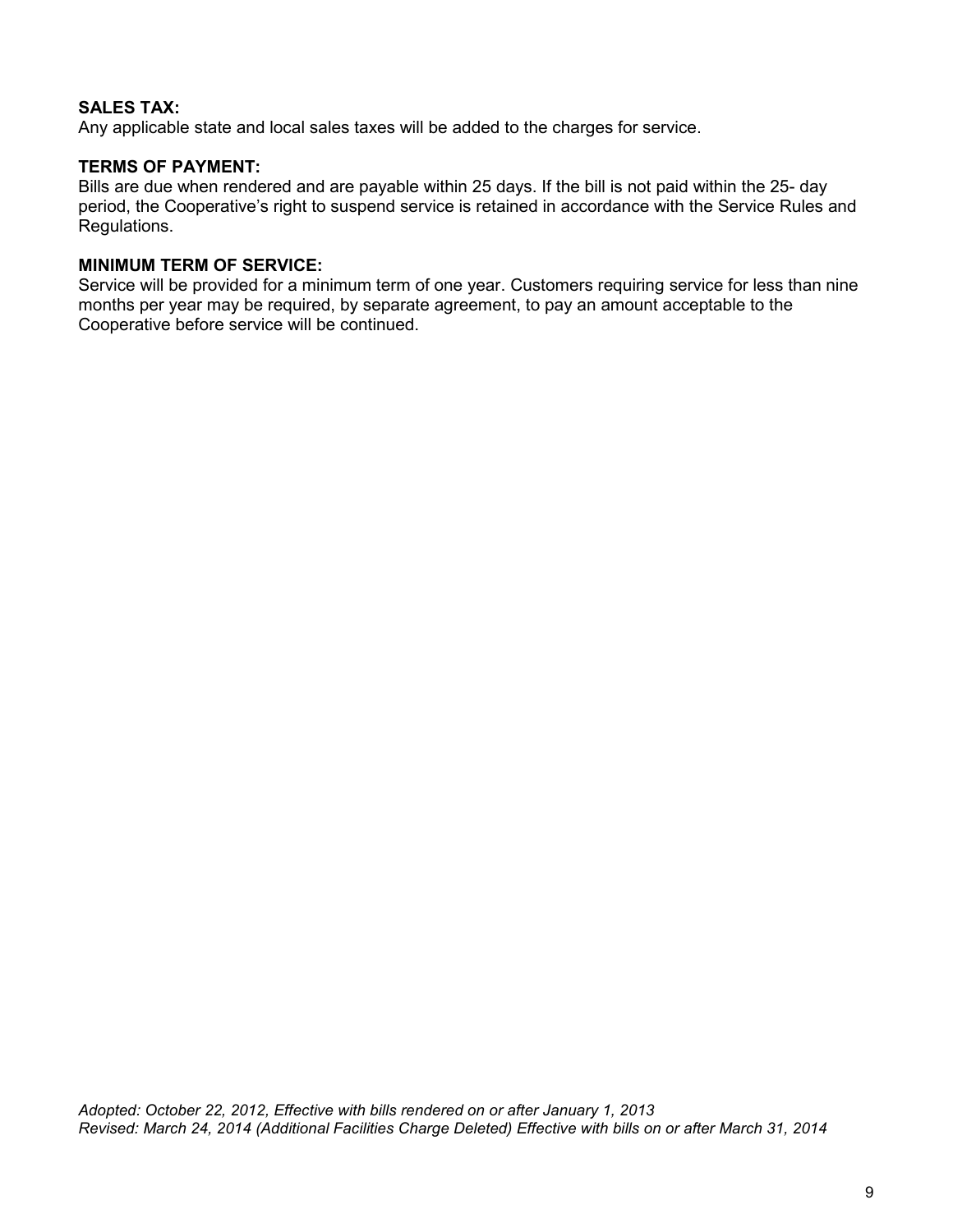#### **SCHEDULE SGL SAFE GUARD LIGHTING SERVICE**

## **AVAILABILITY:**

This schedule is available for lighting of outdoor areas on privately-owned property in all territory served by the Cooperative and is subject to the Cooperative's Service Rules and Regulations. This schedule and the Service Rules and Regulations are subject to change from time to time.

### **APPLICABILITY:**

Lighting units will be furnished by the Cooperative under this Schedule for lighting of outdoor areas from dusk to dawn. Basic service will include installation, maintenance, and operation of lighting units, including electricity for illumination.

### **MONTHLY RATE:**

Basic Rates are for the Cooperative's standard lighting fixtures bracket-mounted on existing distribution system poles. Additional charges will be required for separate area lighting poles, underground service, additional facilities, or other costs incurred to provide service.

|                                      | <b>Monthly Charge</b> | <b>Lamp Wattage</b>                        | <b>Monthly kWhs</b> |
|--------------------------------------|-----------------------|--------------------------------------------|---------------------|
| <b>Mercury Vapor Units:</b>          |                       |                                            |                     |
| 7,000 lumens semi-enclosed           | \$9.90                | 175                                        | 70                  |
| Sodium Vapor Units:                  |                       |                                            |                     |
| 9,500 lumens                         | \$9.90                | 100                                        | 40                  |
| 27,500 lumens flood                  | \$19.35               | 250                                        | 100                 |
| 50,000 lumens flood                  | \$26.50               | 400                                        | 160                 |
| Metal Halide Units:                  |                       |                                            |                     |
| 9,450 lumens                         | \$9.90                | 150                                        | 60                  |
| 19,500 lumens                        | \$19.35               | 250                                        | 100                 |
| 32,000 lumens                        | \$26.50               | 400                                        | 160                 |
| 107,800 lumens                       | \$48.00               | 1,000                                      | 400                 |
| Jarrett Bay Roadway Light            |                       |                                            |                     |
| 32,000 lumens                        | \$32.00               | 400                                        | 160                 |
| <b>Additional Monthly Charges:</b>   |                       |                                            |                     |
| Separate Area Lighting Pole          |                       | \$2.75 per pole (Standard 30-foot Class 6) |                     |
| Underground Service (up to 150 feet) | \$6.00                |                                            |                     |

The Customer will make a one-time non-refundable contribution for other costs in excess of those normally incurred in providing service, such as materials, labor, and allocated overhead costs.

#### **WHOLESALE POWER AND COST ADJUSTMENT:**

The above energy charges may be adjusted up or down to reflect changes in the Cooperative's purchased power costs from its wholesale power suppliers and to maintain the financial condition of the Cooperative as outlined in Rate Schedule WPCA.

#### **SALES TAX:**

Any applicable state and local sales taxes will be added to the charges for service.

#### **TERMS OF PAYMENT:**

Bills are due when rendered and are payable within 25 days. If the bill is not paid within the 25- day period, the Cooperative's right to suspend service is retained in accordance with the Service Rules and Regulations.

#### **MINIMUM TERM OF SERVICE:**

Service shall be provided as mutually agreed between the Cooperative and the Customer, but the minimum term for continuous service shall not be less than one year.

*Adopted: January 28, 2013 Effective with bills rendered on or after February 1, 2013*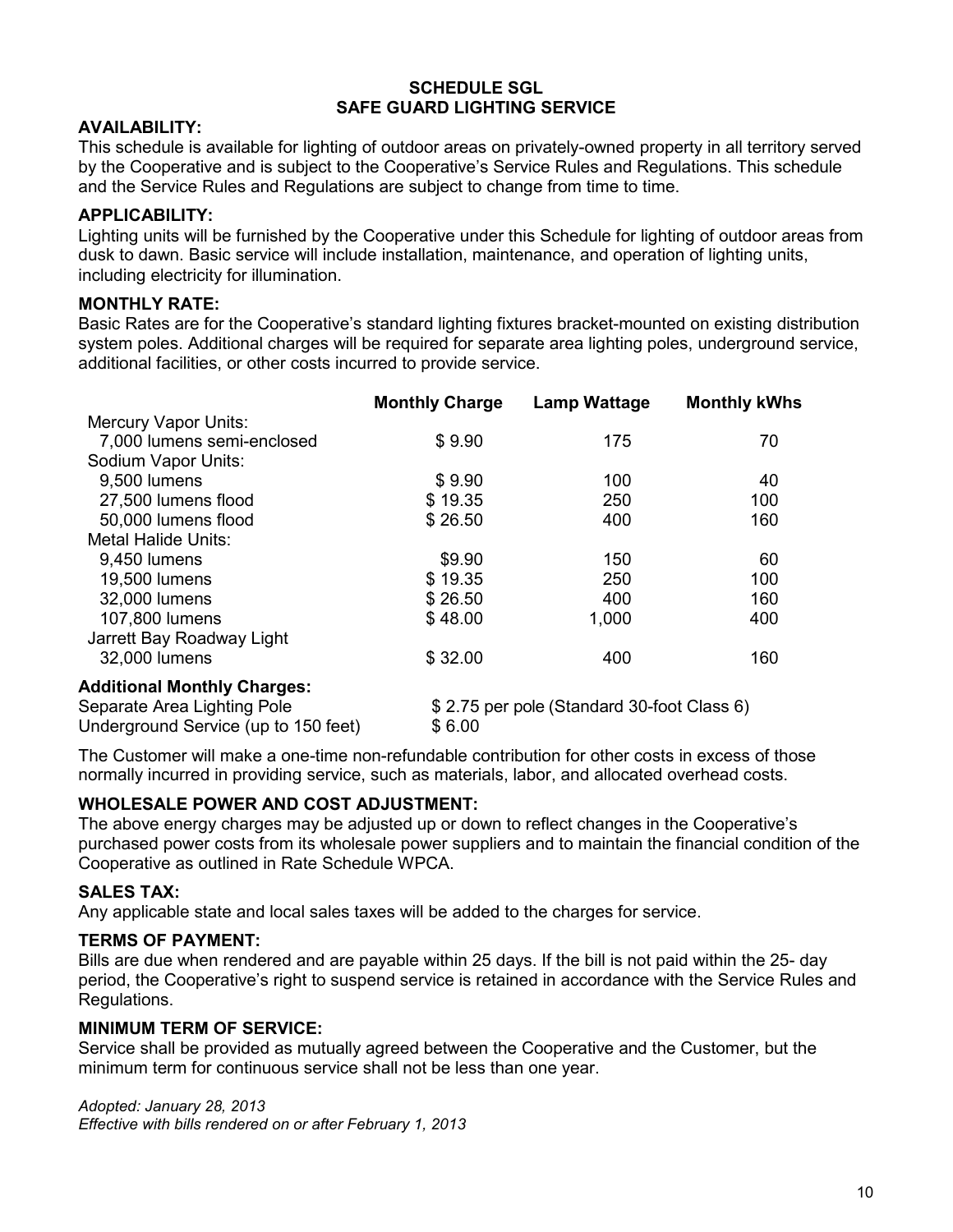### **SCHEDULE STL STREET LIGHTING SERVICE**

### **AVAILABILITY:**

This schedule is available to municipalities for lighting of public streets, highways, parks, and parking lots in the territory served by the Cooperative and are subject to the Cooperative's Service Rules and Regulations. This schedule and the Service Rules and Regulations are subject to change from time to time.

# **APPLICABILITY:**

Lighting units will be furnished by the Cooperative under this Schedule for lighting of outdoor areas from dusk to dawn. Basic service will include installation, maintenance, and operation of lighting units, including electricity for illumination.

# **MONTHLY RATE:**

Basic rates are for the Cooperative's standard street lighting fixtures bracket-mounted on existing distribution system poles. Additional charges will be required for separate street lighting poles, underground service, additional facilities, or other costs incurred to provide service.

|                                    | <b>Monthly Charge</b> | <b>Lamp Wattage</b>                        | <b>Monthly kWhs</b> |
|------------------------------------|-----------------------|--------------------------------------------|---------------------|
| <b>Mercury Vapor Units:</b>        |                       |                                            |                     |
| 7,000 lumens semi-enclosed         | \$8.65                | 175                                        | 70                  |
| 7,000 lumens decorative [1]        | \$15.75               | 175                                        | 70                  |
| Sodium Vapor Units:                |                       |                                            |                     |
| 9,500 lumens                       | \$8.65                | 100                                        | 40                  |
| 27,500 lumens                      | \$14.70               | 250                                        | 100                 |
| 50,000 lumens                      | \$18.25               | 400                                        | 160                 |
| <b>Metal Halide Units:</b>         |                       |                                            |                     |
| 9,450 lumens                       | \$8.65                | 150                                        | 60                  |
| <b>Additional Monthly Charges:</b> |                       |                                            |                     |
| Separate Street Lighting Pole      |                       | \$2.00 per pole (Standard 30-foot Class 6) |                     |
|                                    |                       |                                            |                     |

Underground Service (up to 150 feet) \$4.50 The Municipality will make a one-time non-refundable contribution for other costs in excess of those normally incurred in providing service. Reimbursement will include materials, labor and allocated

*[1]Decorative Mercury Vapor Unit charges include all costs except excess footage.*

# **OTHER CONDITIONS OF SERVICE:**

- 1. Repairs will be made during normal business hours promptly after notification of outage by Municipality.
- 2. The Municipality will become a Member of the Cooperative.
- 3. Damages from vandalism will be paid by the Municipality.

# **WHOLESALE POWER AND COST ADJUSTMENT:**

The above energy charges may be adjusted up or down to reflect changes in the Cooperative's purchased power costs from its wholesale power suppliers and to maintain the financial condition of the Cooperative as outlined in Rate Schedule WPCA.

# **SALES TAX:**

overhead costs.

Any applicable state and local sales taxes will be added to the charges for service.

# **TERMS OF PAYMENT:**

Bills are due when rendered and are payable within 25 days. If the bill is not paid within the 25-day period, the Cooperative's right to suspend service is retained in accordance with the Service Rules & Regulations.

# **MINIMUM TERM OF SERVICE:**

Service will be provided for a minimum term of ten years and will be extended thereafter from month to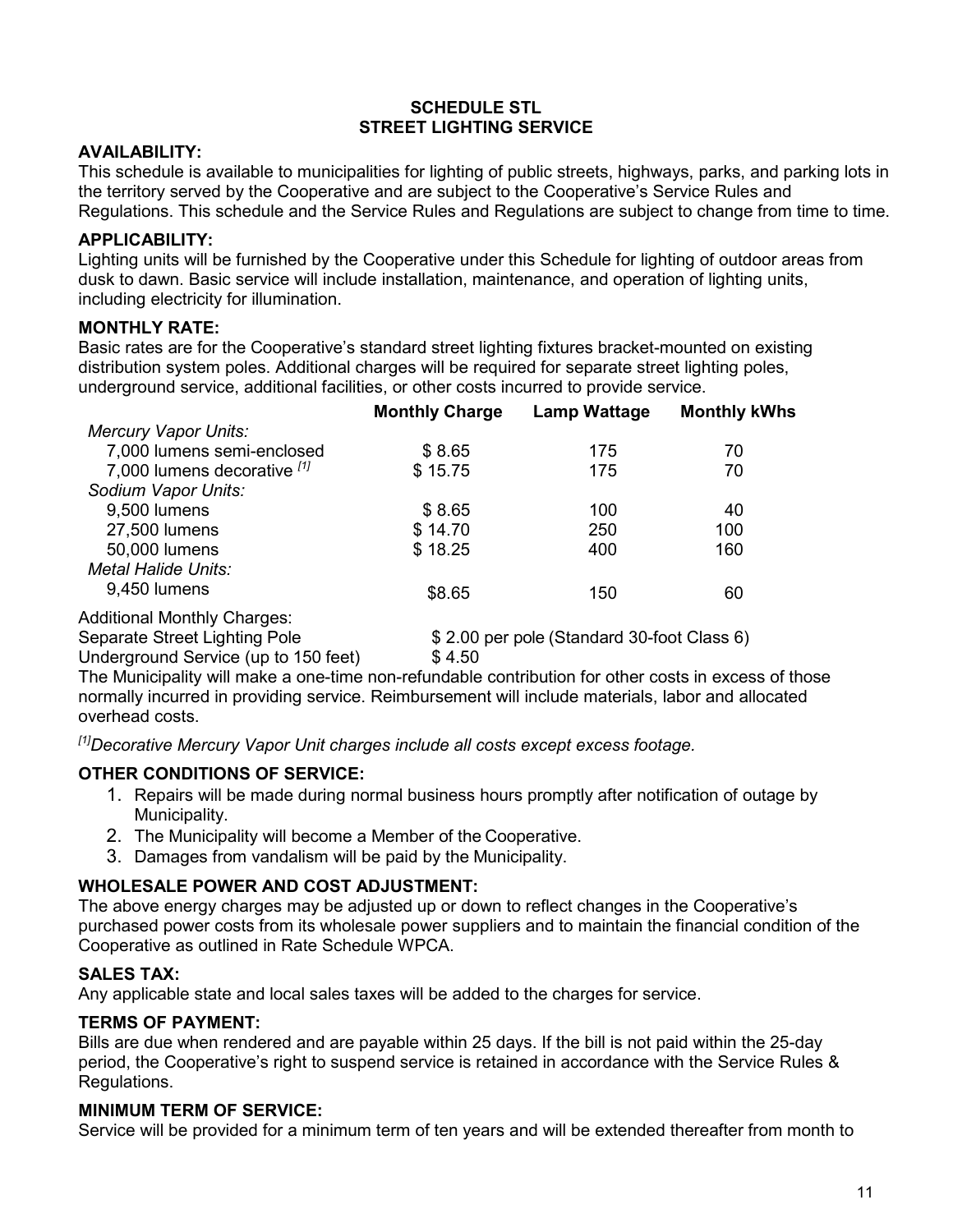month unless terminated by Municipality or Cooperative.

## **OTHER CONDITIONS OF SERVICE:**

- 4. Repairs will be made during normal business hours promptly after notification of outage by Municipality.
- 5. The Municipality will become a Member of the Cooperative.
- 6. Damages from vandalism will be paid by the Municipality.

# **WHOLESALE POWER AND COST ADJUSTMENT:**

The above energy charges may be adjusted up or down to reflect changes in the Cooperative's purchased power costs from its wholesale power suppliers and to maintain the financial condition of the Cooperative as outlined in Rate Schedule WPCA.

## **SALES TAX:**

Any applicable state and local sales taxes will be added to the charges for service.

#### **TERMS OF PAYMENT:**

Bills are due when rendered and are payable within 25 days. If the bill is not paid within the 25- day period, the Cooperative's right to suspend service is retained in accordance with the Service Rules and Regulations.

## **MINIMUM TERM OF SERVICE:**

Service will be provided for a minimum term of ten years and will be extended thereafter from month to month unless terminated by Municipality or Cooperative.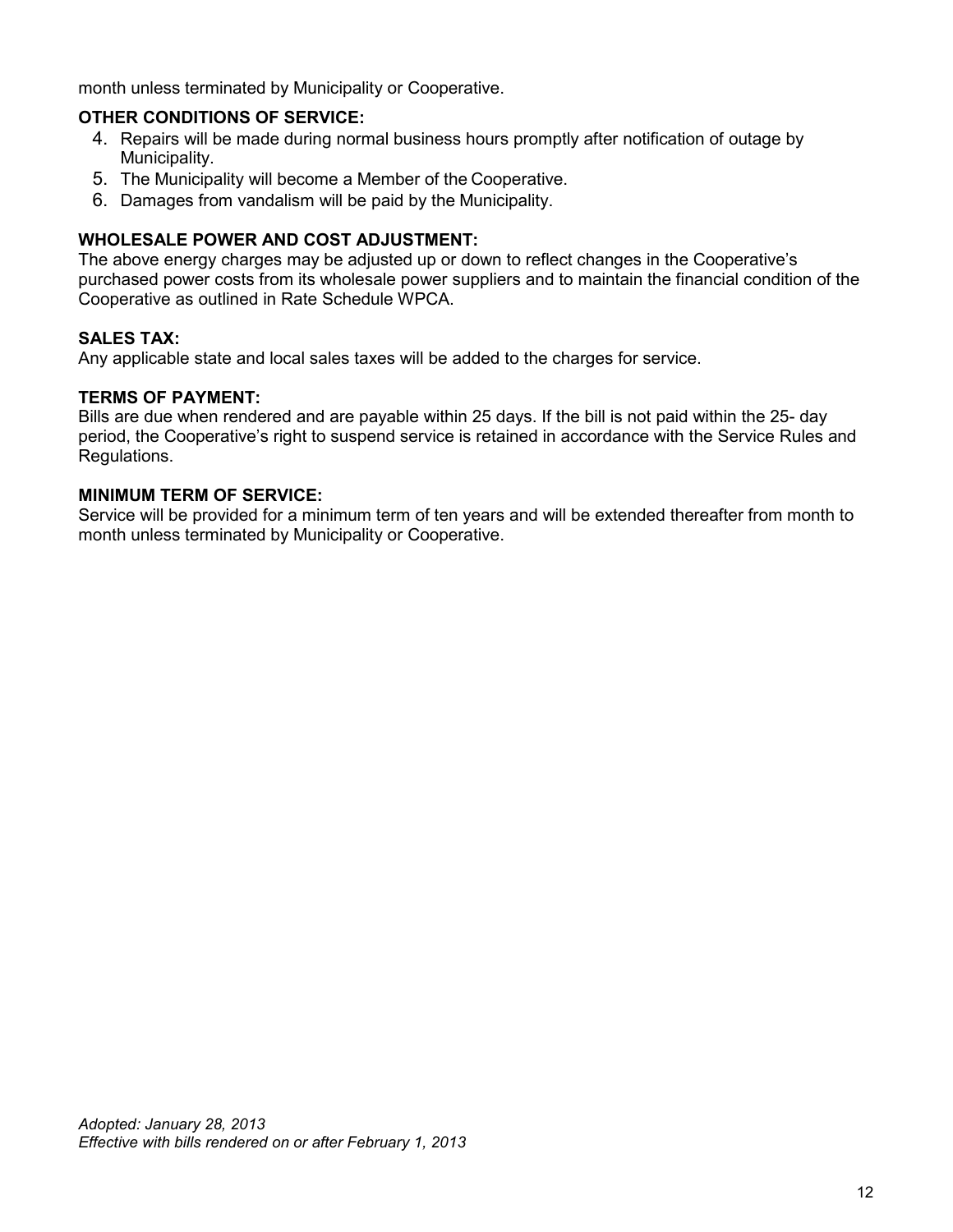## **SCHEDULE RSL RESIDENTIAL SUBDIVISION LIGHTING**

## **AVAILABILITY:**

This schedule is available for lighting of public streets within a residential subdivision of single or duplex dwelling units which are located outside the corporate limits of a municipality at the time of the installation and are subject to the Cooperative's Service Rules and Regulations. This schedule and the Service Rules and Regulations are subject to change from time to time.

## **APPLICABILITY:**

Applicable to Customers of the Cooperative located in residential subdivisions. Service herein is not applicable to the lighting of parking lots, shopping centers, or other public or commercial areas within residential subdivisions.

## **SERVICE:**

The service supplied by the Cooperative will include the installation of a street lighting system, in accordance with the Cooperative's standards and requirements, which will be owned, maintained, and operated by the Cooperative, including the furnishing of the electricity required for the illumination of the lamps from dusk to dawn. Lighting units will be located by the Cooperative to provide the most uniform lighting possible in the residential area.

## **BASE RATE PER LIGHT PER MONTH:**

For dusk to dawn lighting, with 7,000 lumen 175-Watt mercury vapor or 9,500 lumen 100-Watt high pressure sodium vapor, or 13,000 lumen 175-Watt metal halide lights, the following amount will be added to the monthly bill of each residential Customer located within the subdivision.

*[1] Number of Customers or major fraction thereof.*

| <b>Distribution System</b> | <b>Standard Pole Type</b><br><b>Charge/Customer</b> | <b>Mounting Type</b> | Customers/Light <sup>[1]</sup> |        |
|----------------------------|-----------------------------------------------------|----------------------|--------------------------------|--------|
| Overhead                   | Wood                                                | <b>Bracket</b>       | 6                              | \$2.20 |
| Underground                | Wood                                                | <b>Bracket</b>       | 6                              | \$3.20 |
| Underground                | <b>Fiberglass</b>                                   | Post                 | 6                              | \$4.35 |
| Underground                | <b>Fiberglass</b>                                   | Post                 | 12                             | \$2.20 |
|                            | <b>Metal Halides</b>                                |                      | 6                              | \$4.35 |

*[1] Number of Customers or major fraction thereof*

#### **CONDITIONS OF SERVICE:**

- 1. Subdivision lighting service shall be furnished in accordance with the Cooperative's standards and requirements. All street lighting equipment, including lamps, fixtures, controls, and any necessary street lighting circuits, transformers, and additional guys and fittings, will be furnished and maintained by the Cooperative.
- 2. Lamp replacement will be made by the Cooperative without additional charge. Outages will be reported by the Member promptly, and the Cooperative will promptly restore service.
- 3. Under normal conditions the residential subdivision developer will not be required to make a contribution-in-aid of construction for the street lighting system. However, in the event of unusual circumstances, a non-refundable contribution will be required as set forth in the Cooperative's established Service Rules and Regulations.

# **ANNEXATION CONSIDERATIONS:**

- 1. If the subdivision is subsequently annexed and the municipality accepts the street lighting under a street lighting service contract, no monthly charge will be applied to the subdivision residents.
- 2. If the subdivision is subsequently annexed and the municipality does not accept the installed street lighting under a street lighting service contract, the service will continue to beprovided under this Schedule with the applicable monthly charges.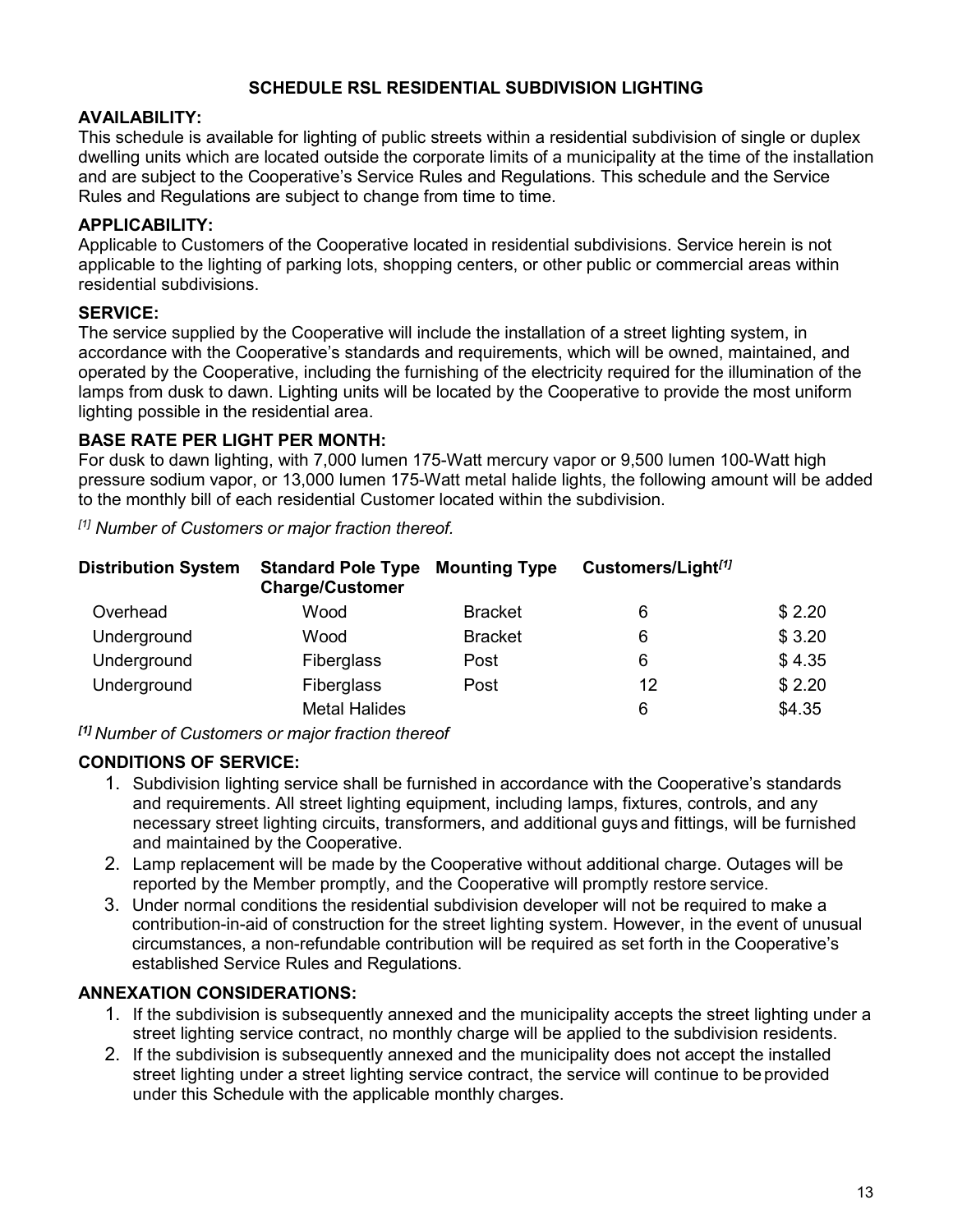## **SALES TAX:**

Any applicable state and local sales taxes will be added to the charges for service.

### **TERMS OF PAYMENT:**

The monthly charges contained herein will be billed in conjunction with the Customer's normal bill for residential service. Such charges are due when rendered and are payable within 25 days. If the Customer's total bill, including the monthly charges contained therein, is not paid within the 25-day period, the right to suspend the Customer's residential service is retained in accordance with the Cooperative's Service Rules and Regulations.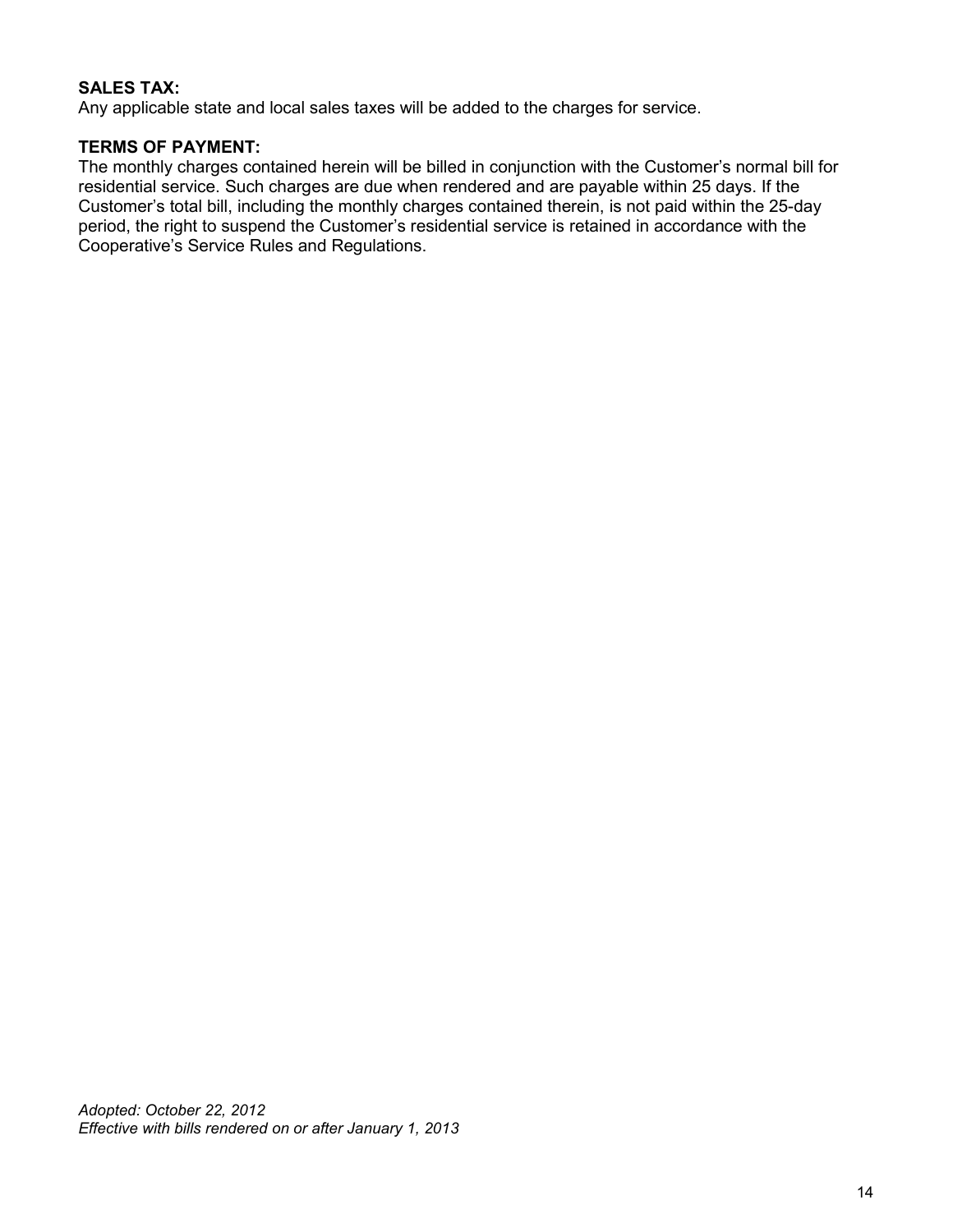#### **SCHEDULE SFL SPORTS FIELD LIGHTING SERVICE**

### **AVAILABILITY:**

All electric service under this schedule is subject to the Cooperative's Service Rules and Regulations. This schedule and the Service Rules and Regulations are subject to change from time to time.

### **APPLICABILITY:**

Applicable for electric service used for lighting specially designed for outdoor fields that are normally used for football, baseball, softball, tennis, races, or other organized competitive sports. Service under this schedule shall be supplied to the Customer's premise at one delivery point through one meter.

## **TYPE OF SERVICE:**

Standard service under this schedule shall be single-phase or three-phase, 60-hertz alternating current, at one of the Cooperative's standard primary or secondary, subject to mutual agreement between the Cooperative and Customer.

#### **SERVICE PROVISIONS:**

If service is furnished at one of the Cooperative's standard secondary voltages, the delivery point shall be the metering point, unless specified otherwise in the contract for service. If service is furnished at the Cooperative's primary voltage, the delivery point shall be the point where the Cooperative's primary line attaches to the Customer's structure, unless specified otherwise in the contract for service. All wiring, poles, and other electrical equipment on the load side of the delivery point shall be owned and maintained by the customer.

#### **MONTHLY RATE:**

Basic Facilities Charge: \$ 50.00 Demand Charges: All kW \$ 2.25 Energy Charge: All kWhs  $5.07¢$ 

#### **WHOLESALE POWER AND COST ADJUSTMENT:**

The above energy charges may be adjusted up or down to reflect changes in the Cooperative's purchased power costs from its wholesale power suppliers and to maintain the financial condition of the Cooperative as outlined in Rate Schedule WPCA.

#### **MINIMUM MONTHLY CHARGE:**

The minimum monthly charge shall be the greatest of:

- 1. \$1.00 per kVA of required transformer capacity, or
- 2. The minimum charge, if any, in the service agreement between the Cooperative and Customer, or
- 3. A charge of 2% times the investment of the project.

#### **DETERMINATION OF BILLING DEMAND:**

The billing demand shall be the Customer's maximum kilowatt demand during any consecutive fifteenminute period during the month for which the bill is rendered.

#### **SALES TAX:**

Any applicable state and local sales taxes will be added to the charges for service.

#### **TERMS OF PAYMENT:**

Bills are due when rendered and are payable within 25 days. If the bill is not paid within the 25- day period, the Cooperative's right to suspend service is retained in accordance with the Service Rules and Regulations.

#### **MINIMUM TERM OF SERVICE:**

Service will be provided for a minimum term of one year. Customers requiring service for less than nine months per year may be required, by separate agreement, to pay an amount acceptable to the Cooperative before service will be continued.

*Adopted: October 22, 2012 Effective with bills rendered on or after January 1, 2013*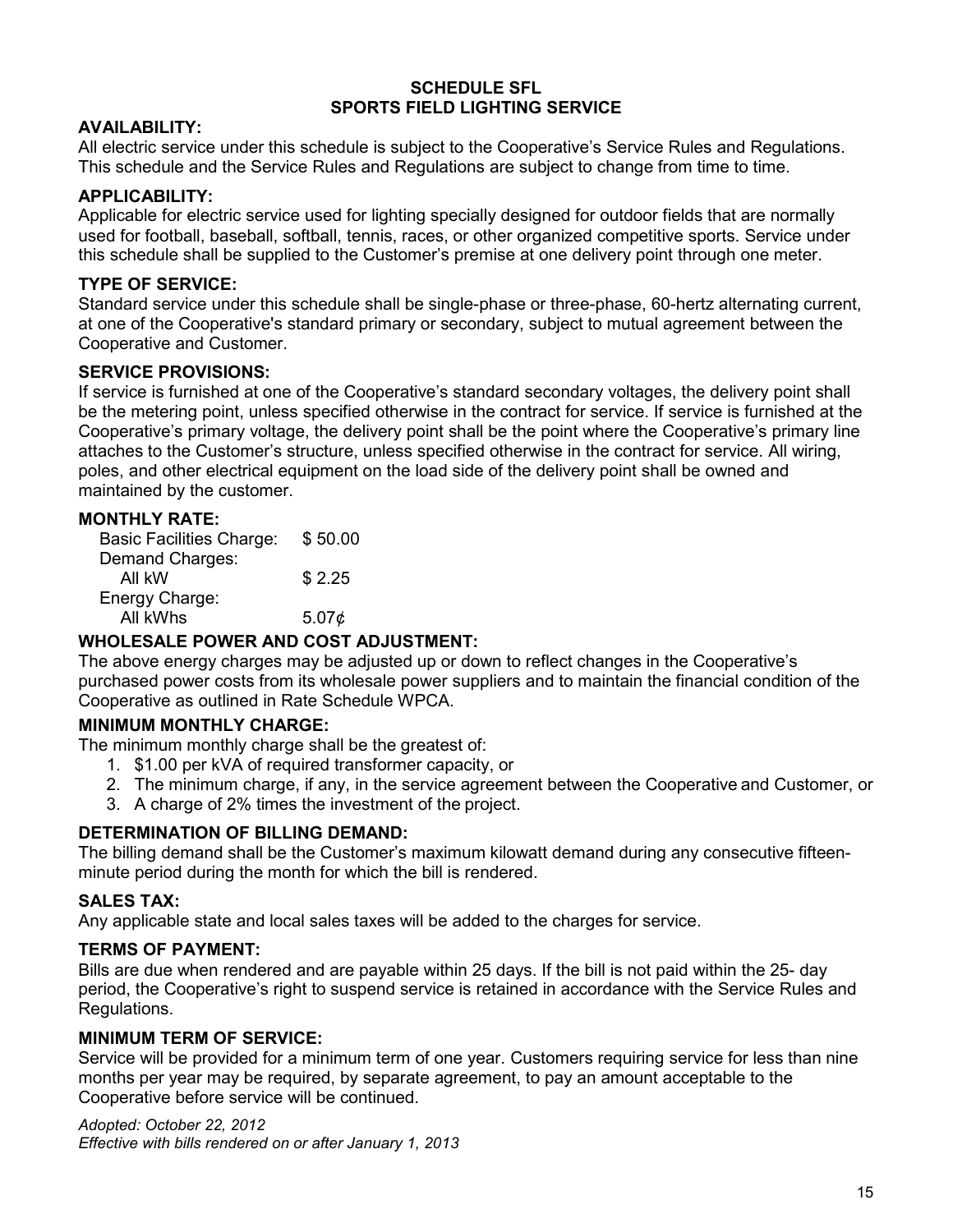#### **SCHEDULE WPCA WHOLESALE POWER AND COST ADJUSTMENT**

#### **APPLICABILITY:**

This schedule is applicable to all kilowatt-hours of consumption billed under all the Cooperative's rate schedules.

#### **ADJUSTMENT FACTOR:**

Wholesale power adjustments are utilized to (1) reconcile the Cooperative's cost of electric power incurred with billed recoveries from customers, and/or (2) manage annual margins effectively. The cost of wholesale electric power built into the Cooperative's retail rates for electric service is currently \$0.07257/kWh. Calculated wholesale power cost adjustments include a gross receipts tax factor of 1.03327.

The adjustment factor is calculated based on estimated power bills and approved TIER requirements for the year, as determined by the Board of Directors to be appropriate to maintain the Cooperative's financial condition. The adjustment factor may be adjusted from time to time for (1) cumulative differences between actual costs and recoveries from consumers through the Cooperative's base rates and WPCA charges and (2) variances in projected year-end margins verses targeted margins.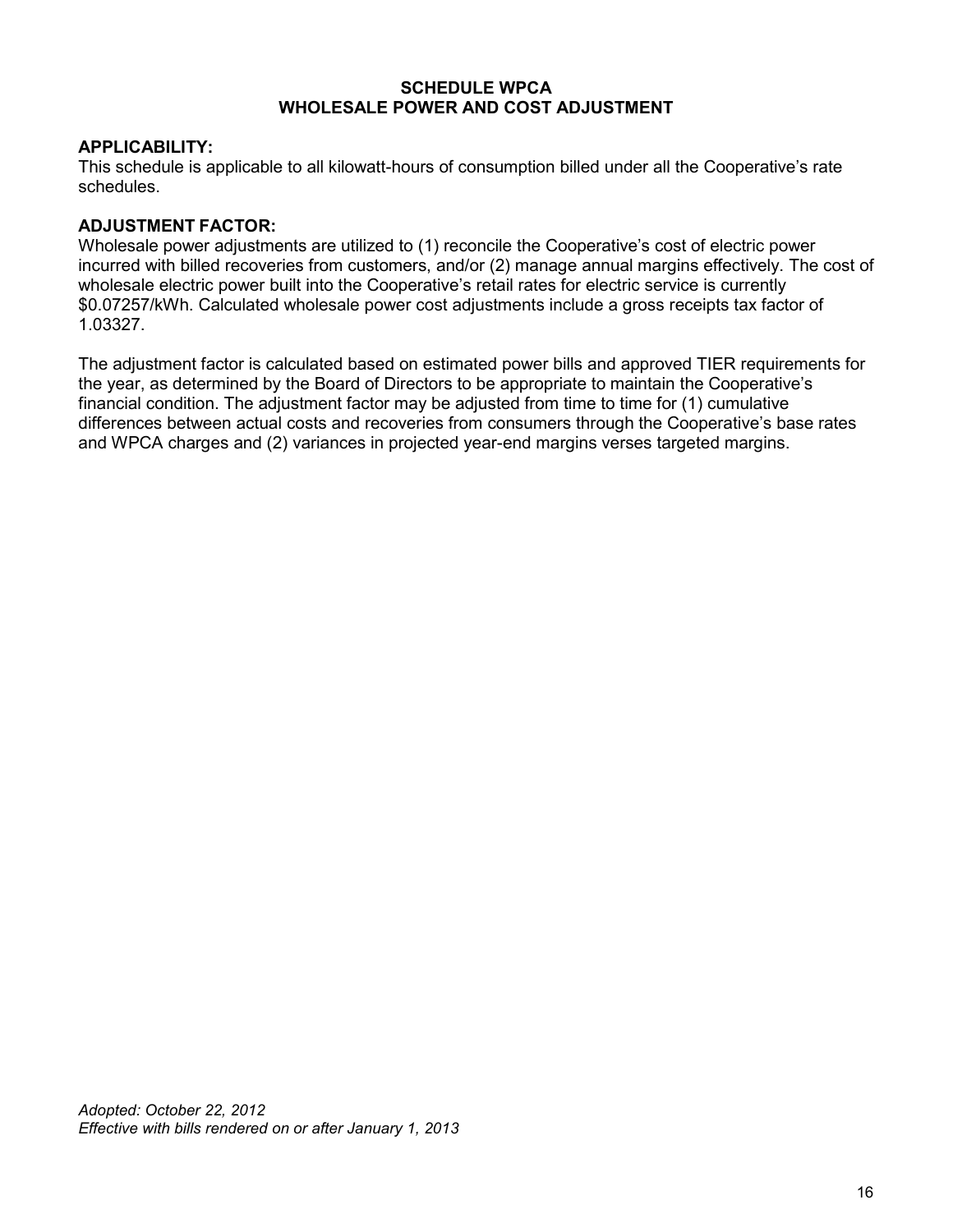### **RIDER CSR CURTAILABLE SERVICE RIDER**

### **AVAILABLITY:**

This Rider is available as a companion schedule on a voluntary basis to any consumer with a verifiable curtailable load of at least 25 kW and taking service under the Cooperative's Small General Service, Medium General Service, or Large Power Service rate schedules.

The provisions of the Small General Service, Medium General Service, and Large Power Service rate schedules are modified only as shown within this Rider.

#### **MONTHLY RATE:**

The monthly rate shall be the amount computed on the Small General Service, Medium General Service, or Large Power Service, whichever is applicable based upon the consumer's load characteristics, plus the applicable Administrative Fee shown below, less the per kW discount times the curtailed demand as defined below.

| <b>Administrative Fee:</b> | \$65.00       |
|----------------------------|---------------|
| Demand Discount:           |               |
| Per kW of Curtailed Demand | \$4.50 per kW |
| CUDTAILED DEMAND.          |               |

#### **CURTAILED DEMAND:**

The Curtailable Demand shall be the consumer's maximum monthly billing demand less the consumer's maximum fifteen-minute demand occurring within any clock hour the Cooperative has requested the consumer to curtail their load.

#### **NOTIFICATION:**

Curtailments may be requested by the Cooperative at any time. The Cooperative will provide the Consumer with a load control switch which will be used to signal the Consumer when a curtailment period is to begin and signal them again at the end of the curtailment period. The Cooperative will use reasonable diligence in determining the curtailment periods. At the time the first signal is received, signaling the beginning of the curtailment period, the Consumer shall have the option of which loads, if any, and how much load they wish to curtail.

#### **MINIMUM TERM OF SERVICE:**

The term of the contract under this Rider shall be mutually agreed upon, but shall not be for less than one year.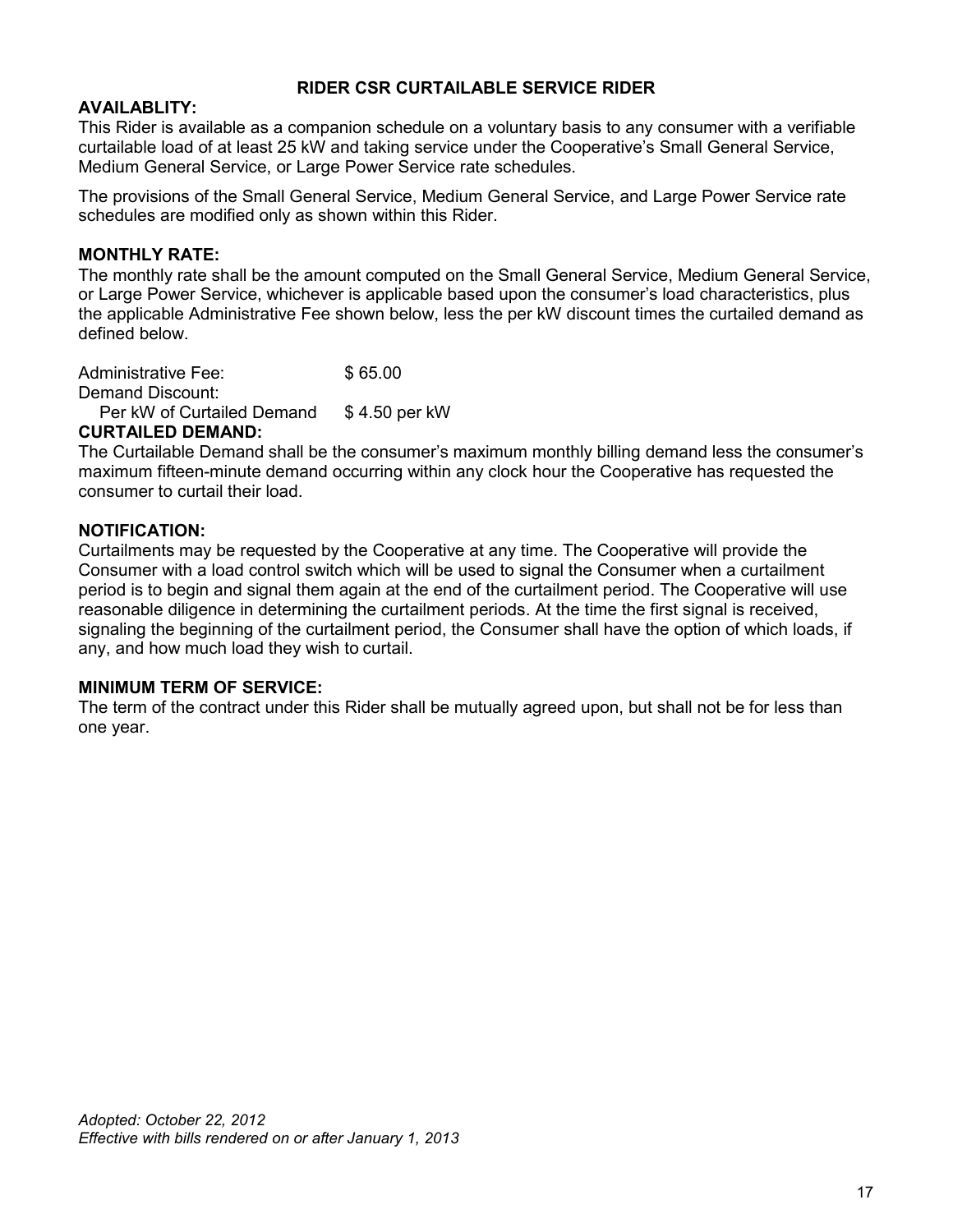#### **RIDER GP-1 NC GREENPOWER PROGRAM**

## **AVAILABILITY:**

This Rider is available on a voluntary basis in conjunction with any of the Cooperative's Schedules for a Customer who contracts with the Cooperative for a block or blocks of electricity produced from Renewable Resources provided through the NC GreenPower Program.

The maximum number of customers served under this Rider shall be determined by the maximum number of blocks of electricity available through the NC GreenPower Program.

This Rider is not for temporary service or for resale service.

The provisions of the Schedule with which this Rider is used are modified only as shown herein.

Service rendered under this Rider is subject to the provisions of the Cooperative's Service Rules and Regulations on file with the state regulatory commission.

#### **MONTHLY RATE:**

In addition to all other charges stated in the Monthly Rate of the Schedule with which this Rider is used, the following charge shall also apply to each block the Customer purchases: \$4.00 per block

This Rider's Monthly Rate shall be applied to Customer's billing regardless of Customer's actual monthly kilowatt-hour consumption.

While taking service under this Rider, the Customer may change the number of monthly blocks purchased once during each year unless otherwise authorized by the Cooperative.

#### **DEFINITIONS:**

Block of Renewable Green Energy Resources: A block of Renewable Energy Resources is equal to 50 kWh plus a contribution for the installation of PV generation projects at schools.

Renewable Resources: For purposes of this tariff, Renewable Resources are those renewable resources included in the NC GreenPower Program, which include such renewable resources as solar, wind, small hydro, and biomass placed in service after January 1, 2001 and used to generate electricity delivered to the electric grid in North Carolina.

#### **SPECIAL CONDITIONS:**

The actual amount of electricity provided by Renewable Resources under this Rider to the state- wide electricity grid in North Carolina during any specific month may vary from the number of blocks customers have purchased. However, a true-up of the delivery of the blocks to the purchase of blocks shall be completed within two years of the purchase.

The electricity purchased from the Renewable Resources may not be specifically delivered to Customer, but will displace electricity that would have otherwise been produced from traditional generating facilities for delivery to customers within the State of North Carolina. This electricity shall be provided to the electricity grid.

#### **DISTRIBUTION OF RIDER FUNDS:**

Fifty-percent (50%) of the charges under this Rider will be used to offset the higher cost of producing, purchasing, and/or acquiring Renewable Resources. The remaining charge shall be used on a matching contribution basis to pay up to fifty-percent (50%) of the installation of solar PV generation projects at schools, not to exceed \$10,000 per school. Customers participating in this program that desire other than a 50/50 distribution, as described above, must make arrangements for alternative distribution percentages with NC GreenPower Corporation.

Customers participating in this program agree that their name, address, and the number of blocks purchased may be disclosed to NC GreenPower Corporation.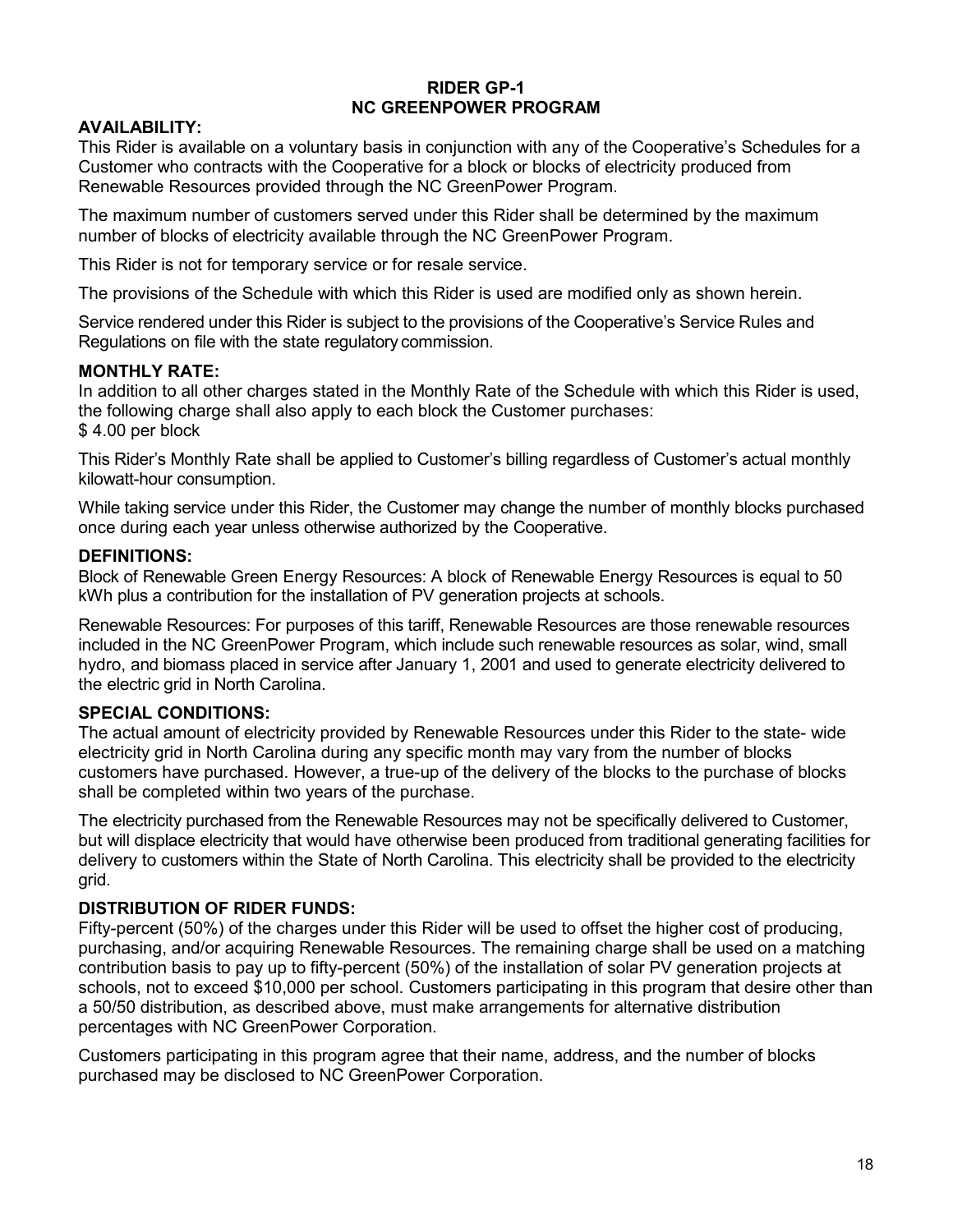The funds, less applicable taxes, collected from customers under this Rider will be distributed as follows:

- 1. To the North Carolina Advanced Energy Corporation, hereafter called "NCAEC", a nonprofit corporation, for the operational and administrative costs of the NCAEC necessary to administer and promote the state-wide NC GreenPower Program, and
- 2. To the NCAEC who will provide incremental payments to the generators of the Renewable Resources selected by the NCAEC for the participation in the NC GreenPower Program.

## **CONTRACT PERIOD:**

The Customer or Cooperative may terminate service under this Rider by giving the other party at least thirty (30) days prior notice.

#### **GENERAL:**

Circumstances and/or actions which may cause the Cooperative to terminate the availability of this Rider include, but are not limited to:

- 1. The retail supply of electric generation is deregulated;
- 2. The Cooperative's participation in the statewide NC GreenPower Program is terminated;
- 3. The statewide NC GreenPower Program is terminated; or
- 4. Other regulatory and/or legislative action supersedes or contravenes the Rider or the NC GreenPower Program.

### **APPLICABLE TAXES:**

The total charges under the Rider will be increased any applicable sales taxes imposed by any governmental authority.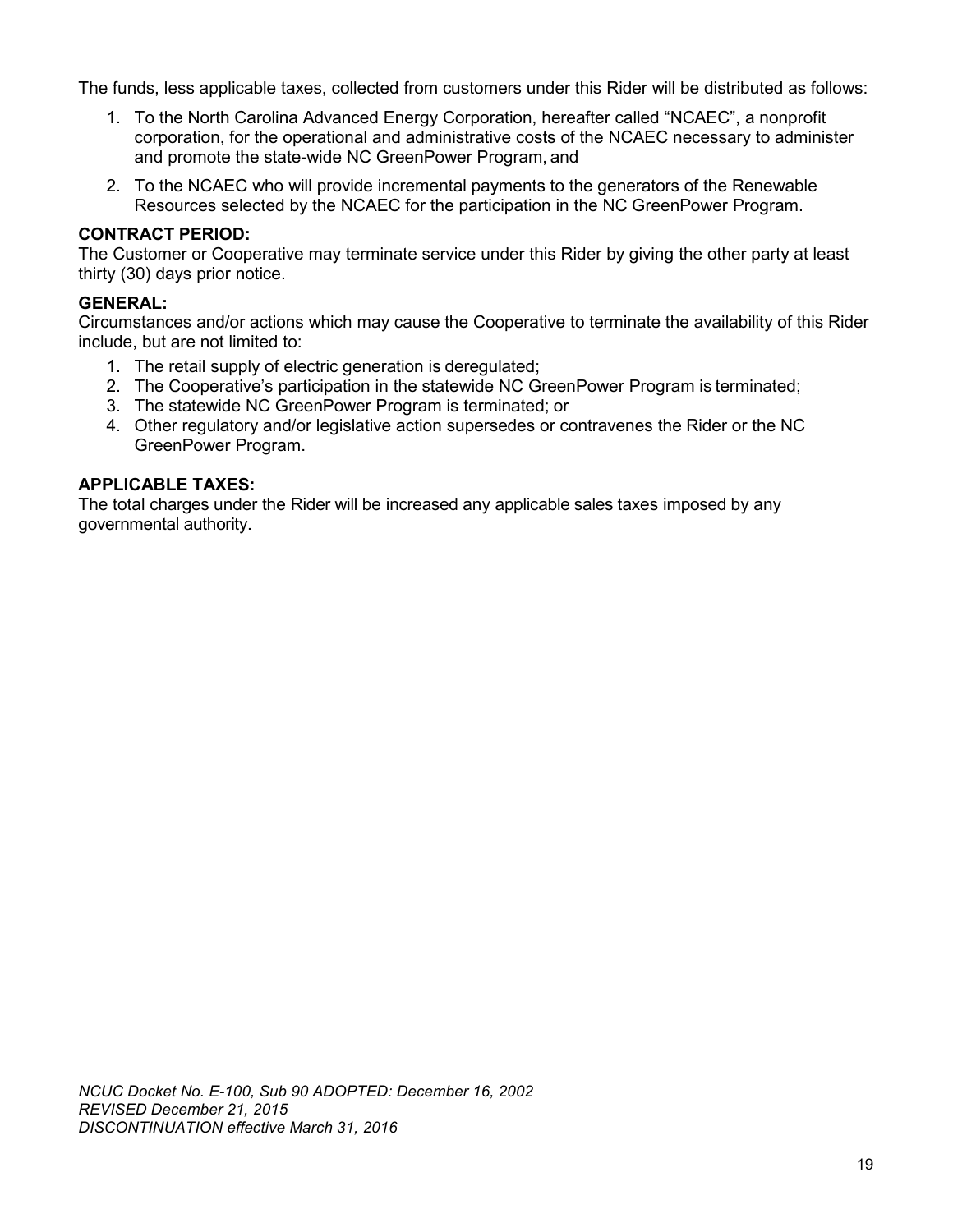#### **RIDER REN-1 NC GREENPOWER PROGRAM**

## **AVAILABILITY:**

This Rider is available on a voluntary basis in conjunction with any of Cooperative's non- residential service schedules for a Customer who contracts with the Cooperative for a minimum of 100 blocks of electricity produced from Renewable Resources provided through the statewide NC GreenPower Program.

The maximum number of customers served under this Rider shall be determined by the maximum number of blocks of electricity available through the NC GreenPower Program.

This Rider is not available for temporary, for resale service.

The provisions of the Schedule with which this Rider is used are modified only as shown herein.

Service rendered under this Rider is subject to the provisions of the Cooperative's Service Rules and Regulations on file with the state regulatory commission.

## **MONTHLY RATE:**

In addition to all other charges stated in the Monthly Rate of the Schedule with which this Rider is used, the following charge shall also apply to each block the Customer purchases:

#### \$2.50 per block

The minimum monthly charge shall be a charge for 100 blocks of electricity.

This Rider's Monthly Rate shall be applied to Customer's billing regardless of Customer's actual monthly kilowatt-hour consumption.

#### **DEFINITIONS:**

Block of Renewable Green Energy Resources: A block of Renewable Energy Resources is equal to 50 kWh plus a contribution for the installation of PV generation projects at schools.

Renewable Resources: For purposes of this tariff, Renewable Resources are those renewable resources included in the NC GreenPower Program, which include such renewable resources as solar, wind, small hydro, and biomass placed in service after January 1, 2001 and used to generate electricity delivered to the electric grid in North Carolina.

#### **SPECIAL CONDITIONS:**

The actual amount of electricity provided by Renewable Resources under this Rider to the state- wide electricity grid in North Carolina during any specific month may vary from the number of blocks customers have purchased. However, a true-up of the delivery of the blocks to the purchase of blocks shall be completed within two years of the purchase.

The electricity purchased from the Renewable Resources may not be specifically delivered to Customer, but will displace electricity that would have otherwise been produced from traditional generating facilities for delivery to customers within the State of North Carolina. This electricity shall be provided to the electricity grid.

#### **DISTRIBUTION OF RIDER FUNDS:**

Fifty-percent (50%) of the charges under this Rider will be used to offset the higher cost of producing, purchasing, and/or acquiring Renewable Resources. The remaining charge shall be used on a matching contribution basis to pay up to fifty-percent (50%) of the installation of solar PV generation projects at schools, not to exceed \$10,000 per school. Customers participating in this program that desire other than a 50/50 distribution, as described above, must make arrangements for alternative distribution percentages with NC GreenPower Corporation.

Customers participating in this program agree that their name, address, and the number of blocks purchased may be disclosed to NC GreenPower Corporation.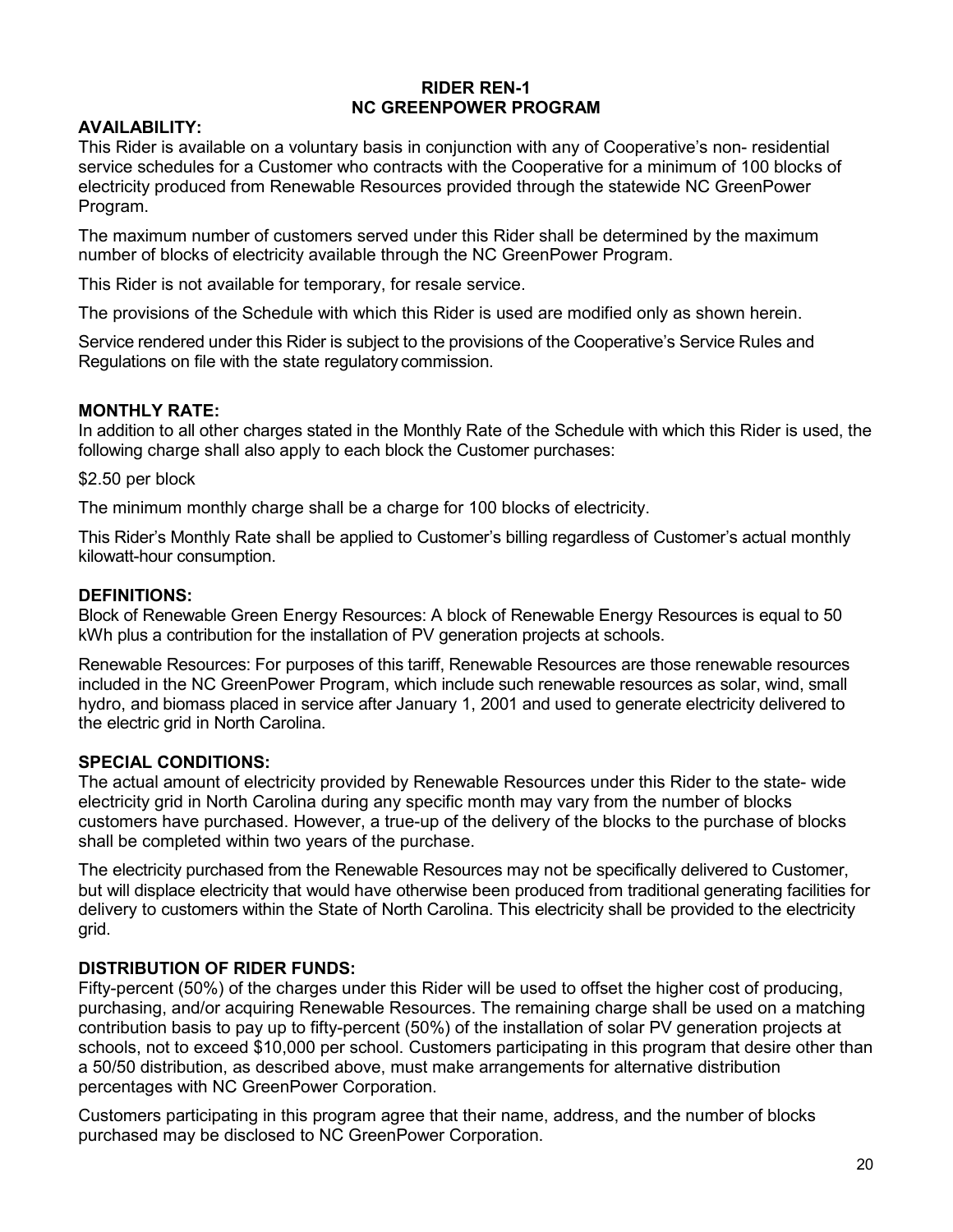The funds, less applicable taxes, collected from customers under this Rider will be distributed as follows:

- 1. To the North Carolina Advanced Energy Corporation, hereafter called "NCAEC", a nonprofit corporation, for the operational and administrative costs of the NCAEC necessary to administer and promote the state-wide NC GreenPower Program, and
- 2. To the NCAEC who will provide incremental payments to the generators of the Renewable Resources selected by the NCAEC for the participation in the NC GreenPower Program.

## **CONTRACT PERIOD:**

The initial Contract Period under this Rider shall be one (1) year. After the initial period, the Customer or Cooperative may terminate service under this Rider by giving the other party at least thirty (30) days prior notice.

## **GENERAL:**

Circumstances and/or actions which may cause the Cooperative to terminate the availability of this Rider include, but are not limited to:

- 1. The retail supply of electric generation is deregulated;
- 2. The Cooperative's participation in the statewide NC GreenPower Program is terminated;
- 3. The statewide NC GreenPower Program is terminated; or
- 4. Other regulatory and/or legislative action supersedes or contravenes the Rider or the NC GreenPower Program.

#### **APPLICABLE TAXES:**

The total charges under the Rider will be increased any applicable sales taxes imposed by any governmental authority.

*NCUC Docket No. E-100, Sub 90 ADOPTED: December 16, 2002 REVISED December 21, 2015 DISCONTINUATION effective March 31, 2016*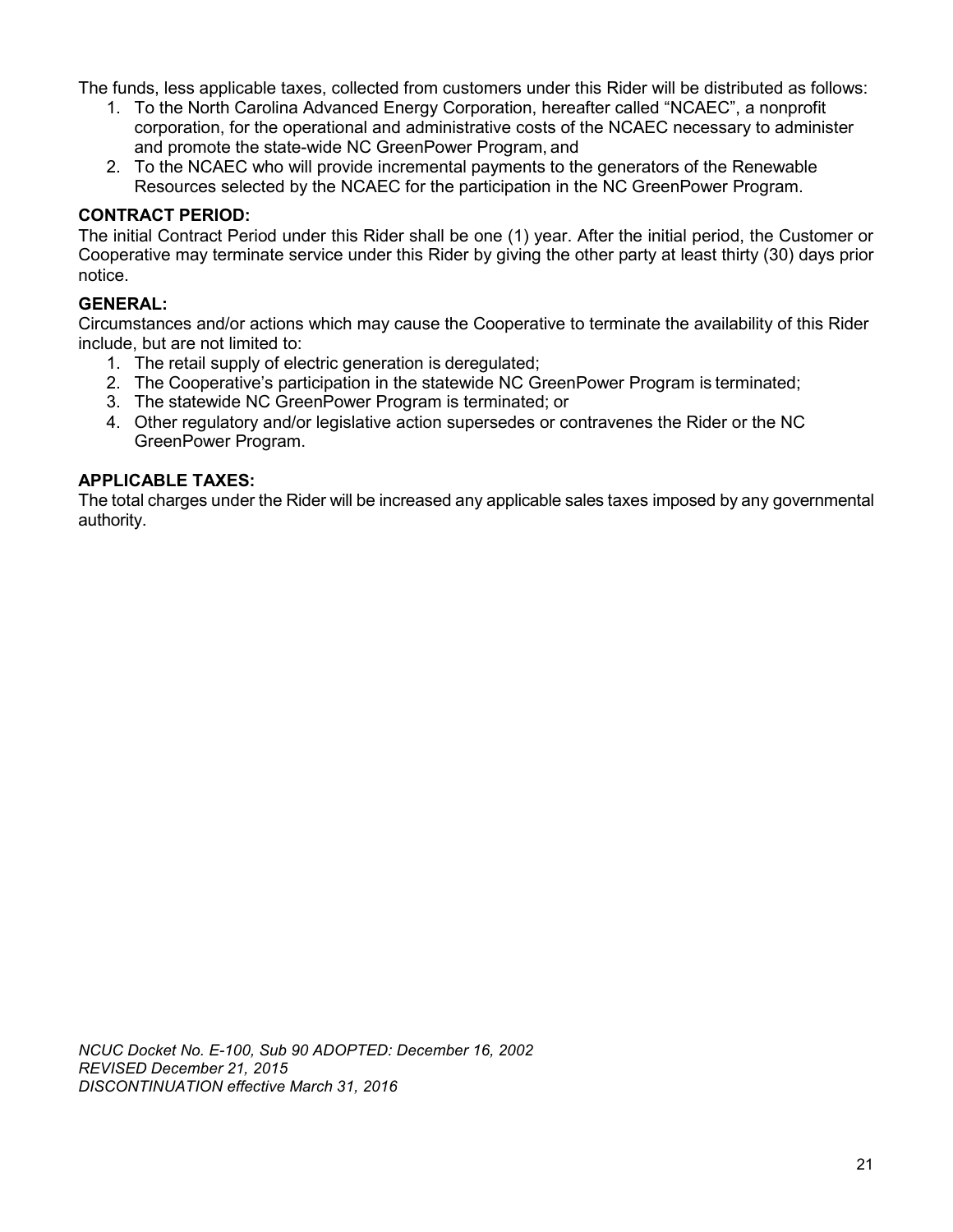#### **RIDER REPS-1 RENEWABLE ENERGY & ENERGY EFFICIENCY PORTFOLIO STANDARD RIDER**

### **AVAILABILITY:**

Service under this Rider is applicable to all retail consumers of the Cooperative for the recovery of the Cooperative's incremental costs associated with meeting the Renewable Energy and Energy Efficiency Portfolio Standard (REPS) pursuant to North Carolina General Statute 62- 133.8 and NCUC Rule R8-67.

This Rider is not for resale service. The provisions of the Schedule with which this Rider is used are modified only as shown herein. Service rendered under this Rider is subject to the provisions of the Cooperative's Service Rules and Regulations on file with the state regulatory commission.

## **MONTHLY RATE:**

In addition to all other charges stated in the Monthly Rate of the Schedule with which this Rider is used, the following charges shall also apply:

| <b>Revenue Class</b> | <b>REPS Rate</b> | <b>REPS EMF</b> | <b>Total Monthly Rate</b> |
|----------------------|------------------|-----------------|---------------------------|
| Residential          | \$0.46           | (\$0.006)       | \$0.46                    |
| Commercial           | \$2.58           | (\$0.02)        | \$2.56                    |

## **DEFINITIONS:**

- 1. Renewable Energy & Energy Efficiency Portfolio Standard (REPS) Rate the REPS Rate shall be adjusted annually to reflect the incremental and development costs the Cooperative anticipates incurring for the coming year to comply with the North Carolina Renewable Energy and Energy Efficiency Portfolio Standard, divided by the weighted number of consumers projected in each revenue class over the same 12-month period.
- 2. Renewable Energy & Energy Efficiency Portfolio Standard Experience Modification Factor (REPS EMF) – The REPS EMF is a rate calculated annually to recover the difference between reasonably and prudently incurred REPS costs and REPS revenues realized during the period under review.

#### **APPLICABLE TAXES:**

The total charges under the Rider will be increased by any applicable sales taxes imposed by any government authority.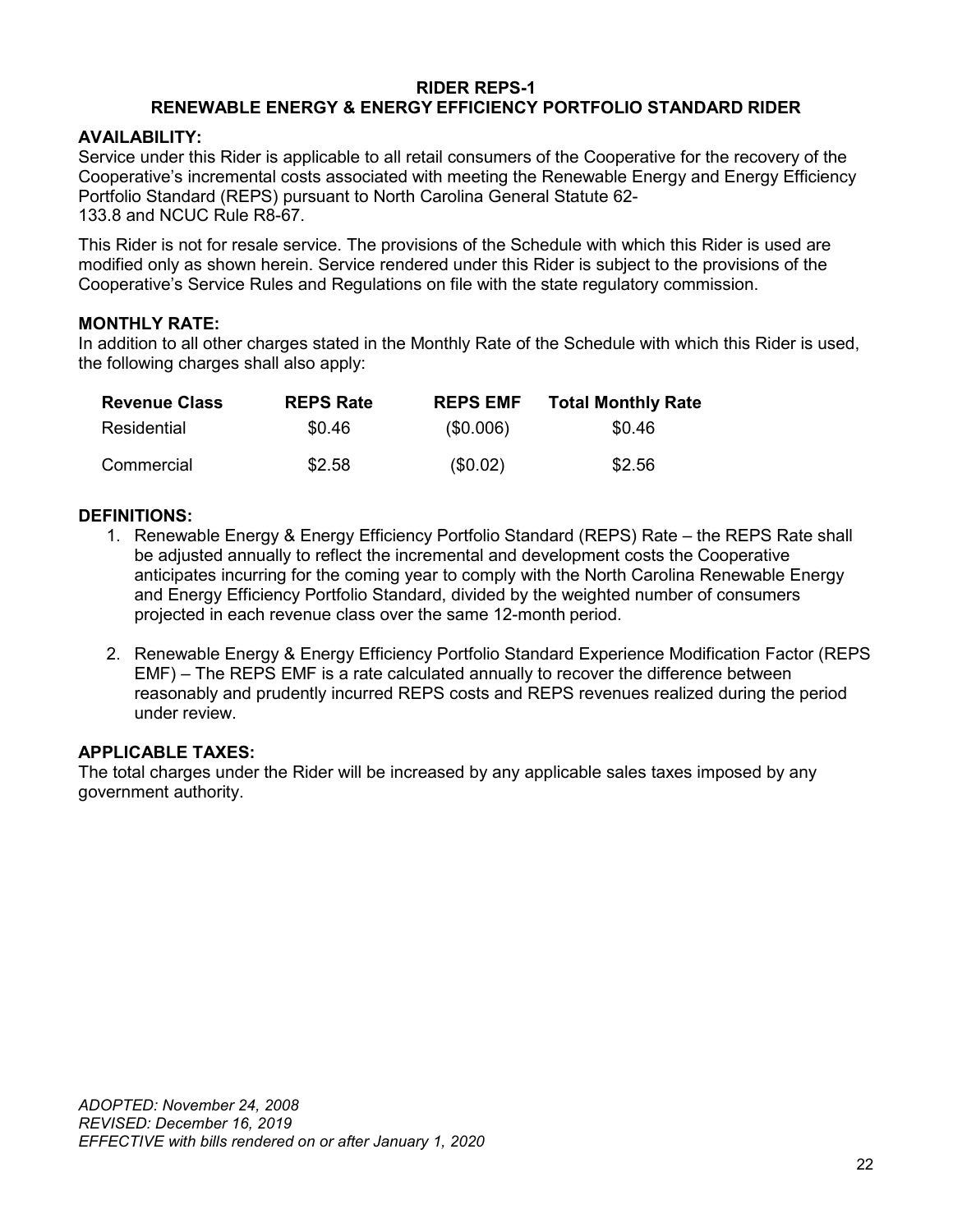#### **RIDER RQF RESIDENTIAL QUALIFYING FACILITIES PURCHASED POWER**

#### **AVAILABILITY:**

Available only to residential members located in the Cooperative's service territory who have qualifying facilities fueled by solar generating facilities (with or without battery storage) contracting to sell generating capacity and energy not in excess of 25 kW, which are interconnected directly with the Cooperative's system and which are qualifying facilities as defined by the Federal Energy Regulatory Commission pursuant to Section 210 of the Public Utility Regulatory Policies Act of 1978.

Service necessary for the delivery of the member's power into the Cooperative's system under this Rider shall be furnished solely to the individual contracting member in a single enterprise, located entirely on a single, contiguous premise. Service hereunder shall be restricted to the capacity of the member's generating facilities which may be operated in parallel with the Cooperative's system. Service necessary to supply the member's total load requirements other than Auxiliary Load, and service necessary to supply the member's Auxiliary Load when the member's generating facilities are not operating, shall be billed on the applicable Schedule(s) of the Cooperative. Power delivered to the Cooperative under this Rider shall not offset or be substituted for power contracted for or which may be contracted for under any other Schedule of the Cooperative.

The obligations of the Cooperative regarding service under this Rider are dependent upon its securing and retaining all necessary rights-of-way, privileges, franchises, and permits for such service. The Cooperative shall not be liable to any member or applicant for power in the event it is delayed in, or is prevented from purchasing power by its failure to secure and retain such rights- of-way, rights, privileges, franchises, and permits. Consumers receiving service under this Rate Rider must have their renewable generation registered with the North Carolina Utilities Commission prior to connecting to the Cooperative's system.

#### **CHARACTER OF SERVICE:**

Service shall be provided at one point of delivery through a single meter at one of the following voltages. Standard service shall be single-phase, 120/240 Volts, and 60 Hz. Three-phase service may be provided where available. Where three-phase service is available, voltages may be:

208/120 Volts, 4-Wire wye 480/277 Volts, 4-Wire wye

Service at other voltages may be available, at the option of the Cooperative.

#### **MONTHLY RATE:**

Basic Facilities Charge (Nameplate Rating)<sup>1</sup>: 25 kW or less \$ 3.75 per month Variable Credit

Energy Credits:

All Energy per Month  $3.21¢$  per kWh<sup>2</sup>

*1 The basic facilities charge is billed when a second meter is installed.*

*2 The energy credit will be changed and updated in accordance with changes in the avoided costs of the Cooperative's wholesale provider.*

#### **RENEWABLE ENERGY CERTIFICATES:**

Payments and/or credits for the Renewable Energy Certificates (RECs) and any environmental attributes produced because of the energy generated by the renewable generation shall be negotiated between the member and the Cooperative on a case-by-case basis, with the Cooperative having the first right of refusal. The negotiated price shall be based upon the type of generation and the market for similar certificates at the time the generation comes online. Consumers receiving compensation for the RECs from the Cooperative shall not be eligible to participate in NC GreenPower's renewable generation program.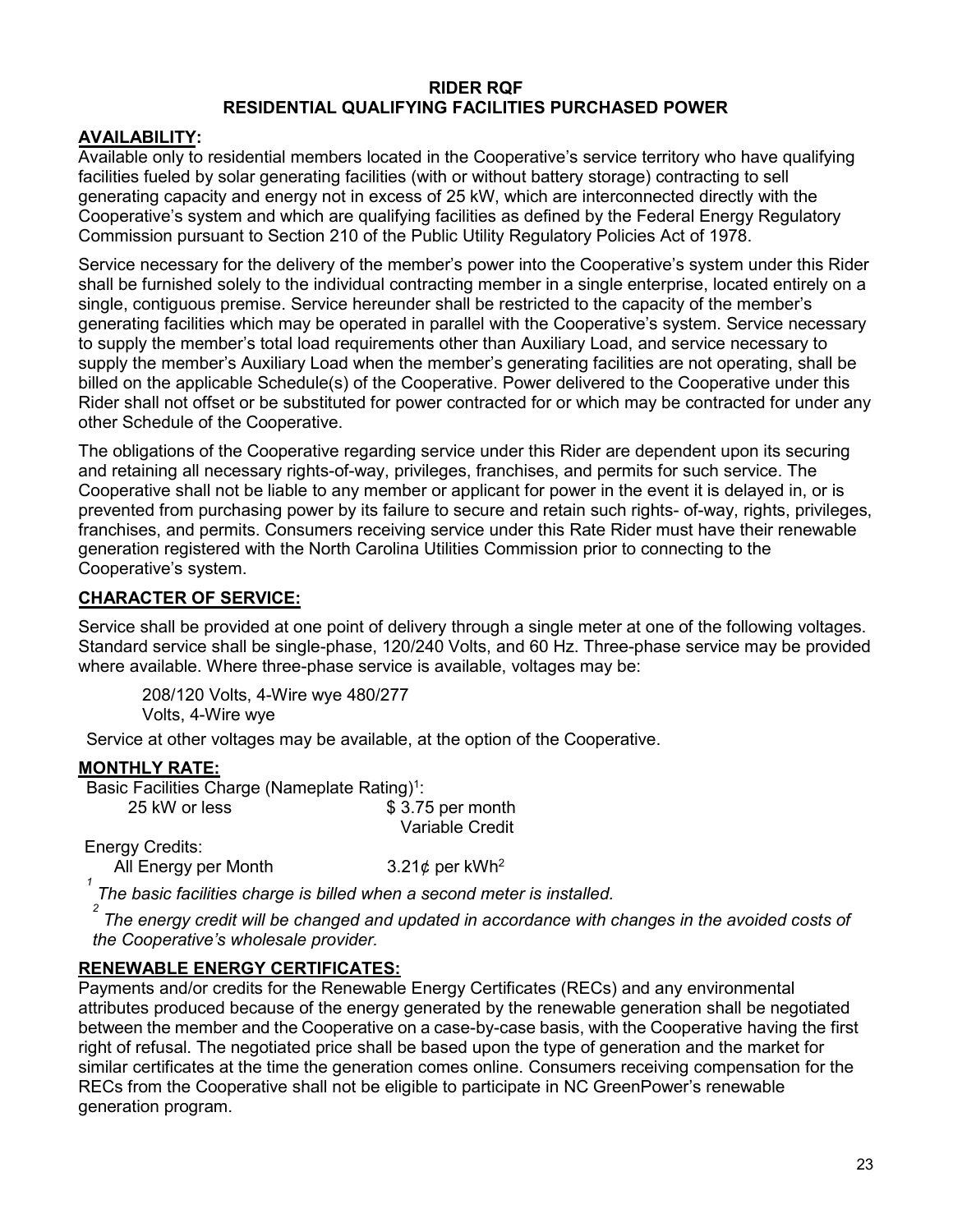# **INTERCONNECTION FACILITIES CHARGE:**

The member shall be responsible for providing suitable control and protective devices on their equipment to assure no disturbance to other members of the Cooperative or to the Cooperative itself, and to protect the member's facilities from all loss or damage which could result from operation with the Cooperative's system. All interconnection equipment, including control and protective devices, must meet or exceed the National Electric Code (NEC), National Electric Safety Code (NESC), and Institute of Electrical and Electronics Engineers (IEEE) Standards.

The Cooperative will furnish, install, own, and maintain and the member shall make an upfront contribution-in-aid of construction equal to the installed cost of all distribution, service, and interconnection related facilities necessary for service under this Rider. Interconnection facilities include suitable control and protective devices installed on Cooperative equipment to allow operation of the member's generating facilities; metering facilities equipped to prevent reverse registration for the measurement of service under this Rider; and any other modifications to its system required to serve the member under this Rider as determined by the Cooperative. All such distribution, service, and interconnection related facilities shall be subject to a monthly Interconnection Facilities Charge equal to 1.0% times installed cost of the required interconnection related facilities.

The Cooperative reserves the right to install facilities necessary for the appropriate measurement of service under this Rider and to adjust the Interconnection Facilities Charge accordingly, solely at the option of the Cooperative.

# **POWER FACTOR CORRECTION:**

When the average monthly power factor of the power supplied by the member to the Cooperative is less than 97 percent or greater than 100 percent, the Cooperative may correct the energy, in kilowatt-hours, as appropriate. The Cooperative reserves the right to install facilities necessary for the measurement of power factor and to adjust the Interconnection Facilities Charge accordingly, solely at the option of the Cooperative.

# **RATE UPDATES:**

The Basic Facilities Charge, minimum Interconnection Charge, and Energy Credits of this Rider may be updated on an annual basis. Any changes in the Energy Credits will be based upon changes in the avoided cost of the Cooperative's wholesale power supplier. Members who have contracted for the Fixed Long-Term Credits will not be affected by updates in the Energy Credits until their rate term expires. For all Qualifying Facilities selling to the Cooperative pursuant to the Variable Credit provisions of this Rider, such credits shall be updated and changed in accordance changes in the avoided cost of the Cooperative's wholesale power supplier.

# **DEFINITIONS:**

*Nameplate Capacity:* The term "Nameplate Capacity" shall mean the maximum continuous electrical output capability of the generation at any time at a power factor of ninety-seven percent (97%). *Capacity*: The term "Capacity" shall mean the Nameplate Capacity of the member's generating facilities, less the portion of that capacity needed to serve the generating facilities' Auxiliary Load.

*Auxiliary Load:* The term "Auxiliary Load" shall mean power used to operate auxiliary equipment in the facility necessary for power generation (such as pumps, blowers, fuel preparation machinery and exciters).

*Month:* The term "Month" as used in this Rider means the period intervening between meter readings for the purposes of monthly billing, such readings being taken once per month.

# **SALES TAX:**

Any applicable State and local sales taxes will be added to all services billed under this schedule.

# **TERMS OF PAYMENT:**

Bills are due when rendered and are payable within 25 days. If the bill is not paid by the due date, late payment charges will be added and service will be subject to suspension by the Cooperative in accordance with its Service Rules and Regulations.

*ADOPTED: February 24, 2020 EFFECTIVE with bills rendered on or after April 16, 2020 AMENDED: June 22, 2020*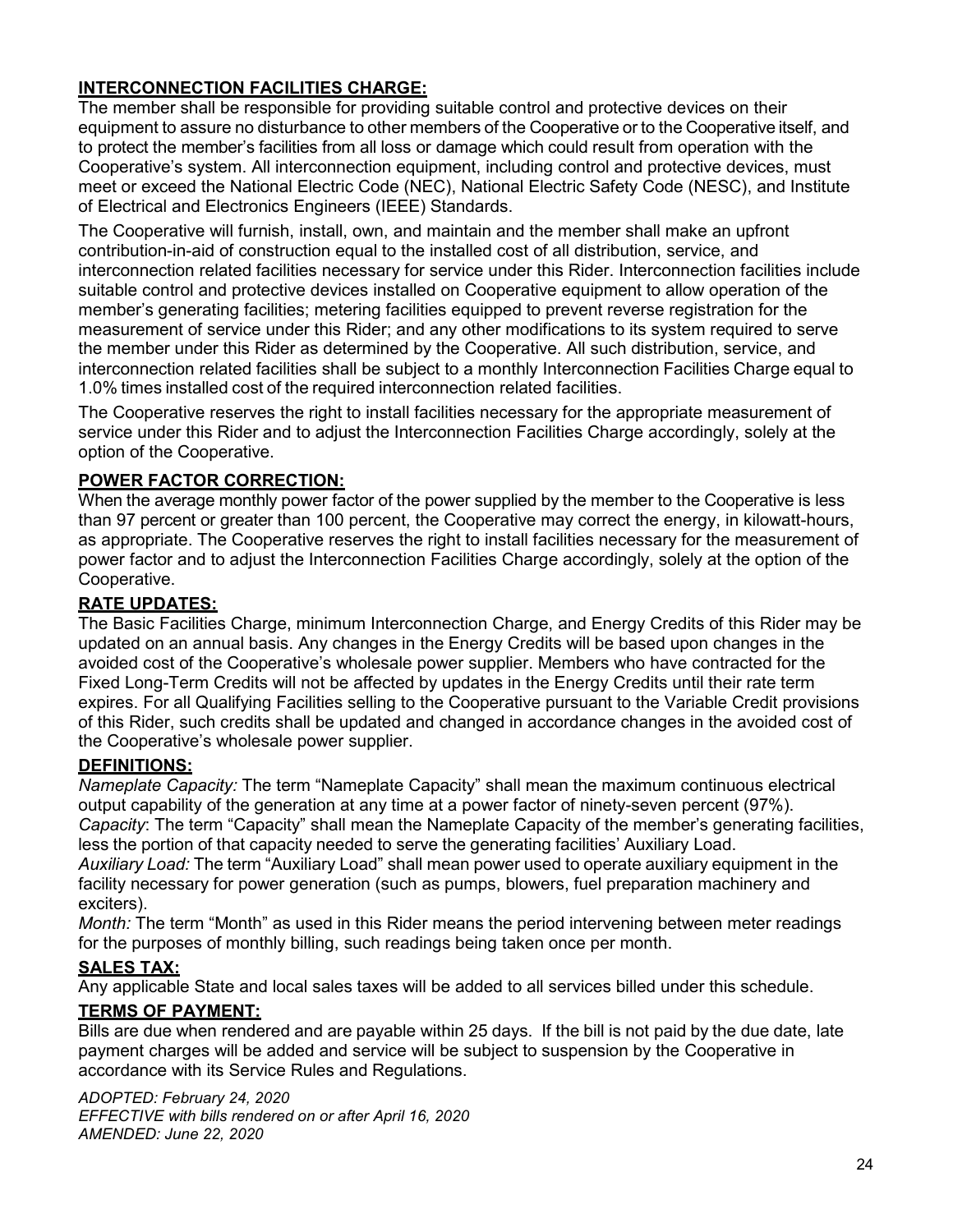#### **RIDER QF QUALIFYING FACILITIES PURCHASED POWER (CLOSED)**

#### **AVAILABILITY:**

Available only to members located in the Cooperative's service territory who have qualifying facilities fueled by trash or methane derived from landfills, hog waste, or poultry waste, or other renewable generating facilities contracting to sell generating capacity and energy not in excess of 100 kW, which are interconnected directly with the Cooperative's system prior to January 1, 2020 and which are qualifying facilities as defined by the Federal Energy Regulatory Commission pursuant to Section 210 of the Public Utility Regulatory Policies Act of 1978.

Service necessary for the delivery of the member's power into the Cooperative's system under this Rider shall be furnished solely to the individual contracting member in a single enterprise, located entirely on a single, contiguous premise. Service hereunder shall be restricted to the capacity of the member's generating facilities which may be operated in parallel with the Cooperative's system. Service necessary to supply the member's total load requirements other than Auxiliary Load, and service necessary to supply the member's Auxiliary Load when the member's generating facilities are not operating, shall be billed on the applicable Schedule(s) of the Cooperative. Power delivered to the Cooperative under this Rider shall not offset or be substituted for power contracted for or which may be contracted for under any other Schedule of the Cooperative.

The obligations of the Cooperative regarding service under this Rider are dependent upon its securing and retaining all necessary rights-of-way, privileges, franchises, and permits for such service. The Cooperative shall not be liable to any member or applicant for power in the event it is delayed in, or is prevented from purchasing power by its failure to secure and retain such rights- of-way, rights, privileges, franchises, and permits. Consumers receiving service under this Rate Rider must have their renewable generation registered with the North Carolina Utilities Commission prior to connecting to the Cooperative's system.

#### **CHARACTER OF SERVICE:**

Service shall be provided at one point of delivery through a single meter at one of the following voltages. Standard service shall be single-phase, 120/240 Volts, and 60 Hz. Three-phase service may be provided where available. Where three-phase service is available, voltages may be:

208/120 Volts, 4-Wire wye 480/277 Volts, 4-Wire wye

Service at other voltages may be available, at the option of the Cooperative.

#### **MONTHLY RATE:**

| Basic Facilities Charge (Nameplate Rating): |                   |
|---------------------------------------------|-------------------|
| 25 kW or less                               | $$3.75$ per month |
| Greater than 25 kW                          | $$5.00$ per month |

|                                      | <b>Variable Credit</b>             | Fixed Long-Term Credit 10-Years |
|--------------------------------------|------------------------------------|---------------------------------|
| <b>Energy Credits:</b>               |                                    |                                 |
| Swine or Poultry Waste Generation    |                                    |                                 |
| All Energy per Month                 | 3.82 $\phi$ per kWh <sup>[2]</sup> | $3.72\phi$ per kWh              |
| <b>Uncontrolled Solar Generation</b> |                                    |                                 |
| All Energy per Month                 | 3.21¢ per kWh <sup>[2]</sup>       | 3.39¢ per kWh Other Generation  |
| All Energy per Month                 | 3.45 $¢$ per kWh <sup>[2]</sup>    | 3.63¢ per kWh                   |
|                                      |                                    |                                 |

**[1]**  The Fixed Long-Term Credit is not available for qualifying facilities with a nameplate capacity of 25 kW or less.

 $[2]$  The energy credit will be changed and updated in accordance with changes in the avoided costs of the Cooperative's wholesale provider.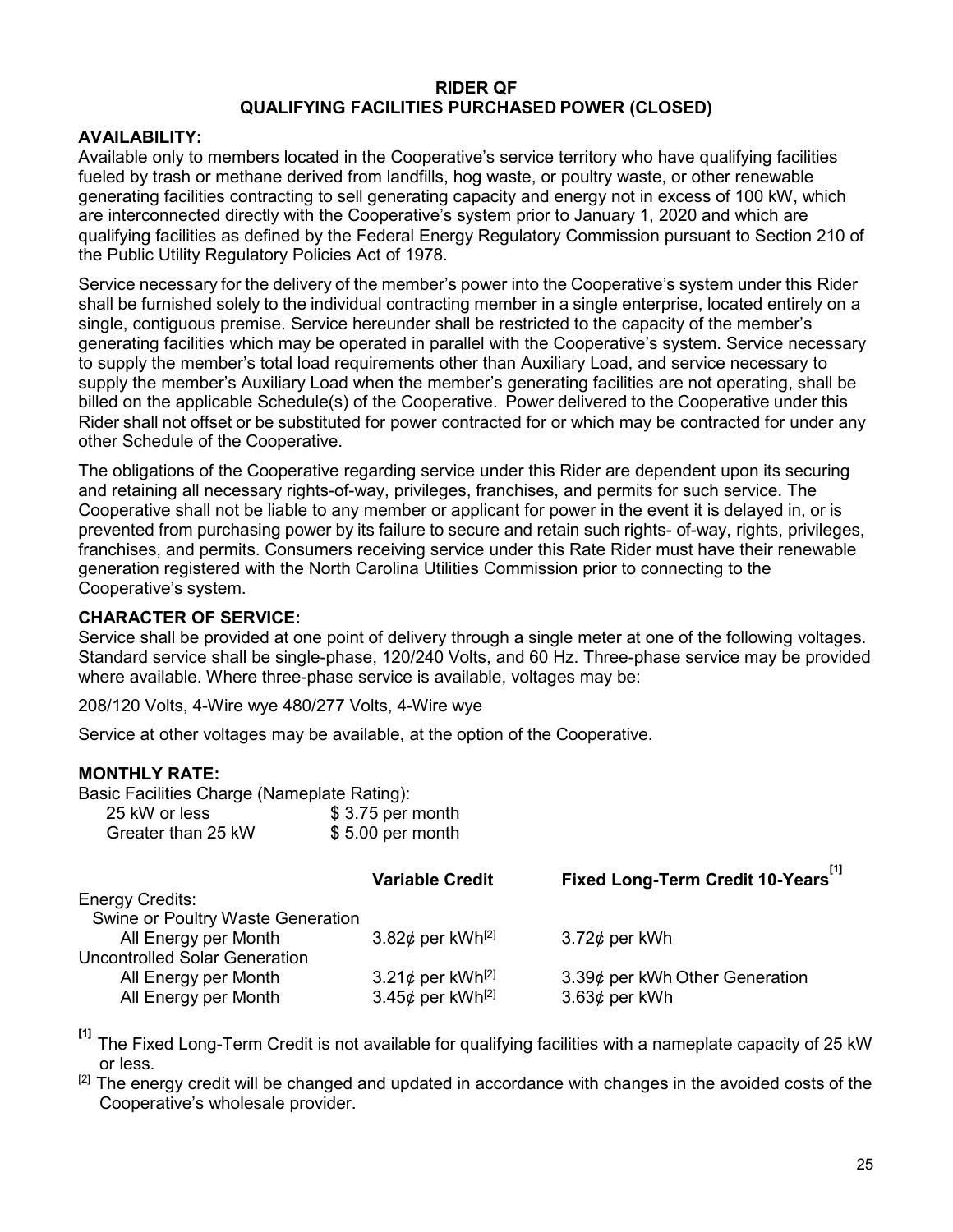# **RENEWABLE ENERGY CERTIFICATES:**

Payments and/or credits for the Renewable Energy Certificates (RECs) and any environmental attributes produced because of the energy generated by the renewable generation shall be negotiated between the member and the Cooperative on a case-by-case basis, with the Cooperative having the first right of refusal. The negotiated price shall be based upon the type of generation and the market for similar certificates at the time the generation comes online. Consumers receiving compensation for the RECs from the Cooperative shall not be eligible to participate in NC GreenPower's renewable generation program.

## **INTERCONNECTION FACILITIES CHARGE:**

The member shall be responsible for providing suitable control and protective devices on their equipment to assure no disturbance to other members of the Cooperative or to the Cooperative itself, and to protect the member's facilities from all loss or damage which could result from operation with the Cooperative's system. All interconnection equipment, including control and protective devices, must meet or exceed the National Electric Code (NEC), National Electric Safety Code (NESC), and Institute of Electrical and Electronics Engineers (IEEE) Standards.

The Cooperative will furnish, install, own, and maintain and the member shall make an upfront contribution-in-aid of construction equal to the installed cost of all distribution, service, and interconnection related facilities necessary for service under this Rider. Interconnection facilities include suitable control and protective devices installed on Cooperative equipment to allow operation of the member's generating facilities; metering facilities equipped to prevent reverse registration for the measurement of service under this Rider; and any other modifications to its system required to serve the member under this Rider as determined by the Cooperative. All such distribution, service, and interconnection related facilities shall be subject to a monthly Interconnection Facilities Charge equal to 1.0% times installed cost of the required interconnection related facilities. For units greater than 25 kW, the minimum monthly Interconnection Facilities Charge shall be \$20.00.

The Cooperative reserves the right to install facilities necessary for the appropriate measurement of service under this Rider and to adjust the Interconnection Facilities Charge accordingly, solely at the option of the Cooperative.

#### **POWER FACTOR CORRECTION:**

When the average monthly power factor of the power supplied by the member to the Cooperative is less than 97 percent or greater than 100 percent, the Cooperative may correct the energy, in kilowatt-hours, as appropriate. The Cooperative reserves the right to install facilities necessary for the measurement of power factor and to adjust the Interconnection Facilities Charge accordingly, solely at the option of the Cooperative.

#### **RATE UPDATES:**

The Basic Facilities Charge, minimum Interconnection Charge, and Energy Credits of this Rider may be updated on an annual basis. Any changes in the Energy Credits will be based upon changes in the avoided cost of the Cooperative's wholesale power supplier. Members who have contracted for the Fixed Long-Term Credits will not be affected by updates in the Energy Credits until their rate term expires. For all Qualifying Facilities selling to the Cooperative pursuant to the Variable Credit provisions of this Rider, such credits shall be updated and changed in accordance changes in the avoided cost of the Cooperative's wholesale power supplier.

#### **DEFINITIONS:**

**Nameplate Capacity:** The term "Nameplate Capacity" shall mean the maximum continuous electrical output capability of the generation at any time at a power factor of ninety-seven percent (97%).

**Capacity:** The term "Capacity" shall mean the Nameplate Capacity of the member's generating facilities, less the portion of that capacity needed to serve the generating facilities' Auxiliary Load.

**Auxiliary Load:** The term "Auxiliary Load" shall mean power used to operate auxiliary equipment in the facility necessary for power generation (such as pumps, blowers, fuel preparation machinery, and exciters).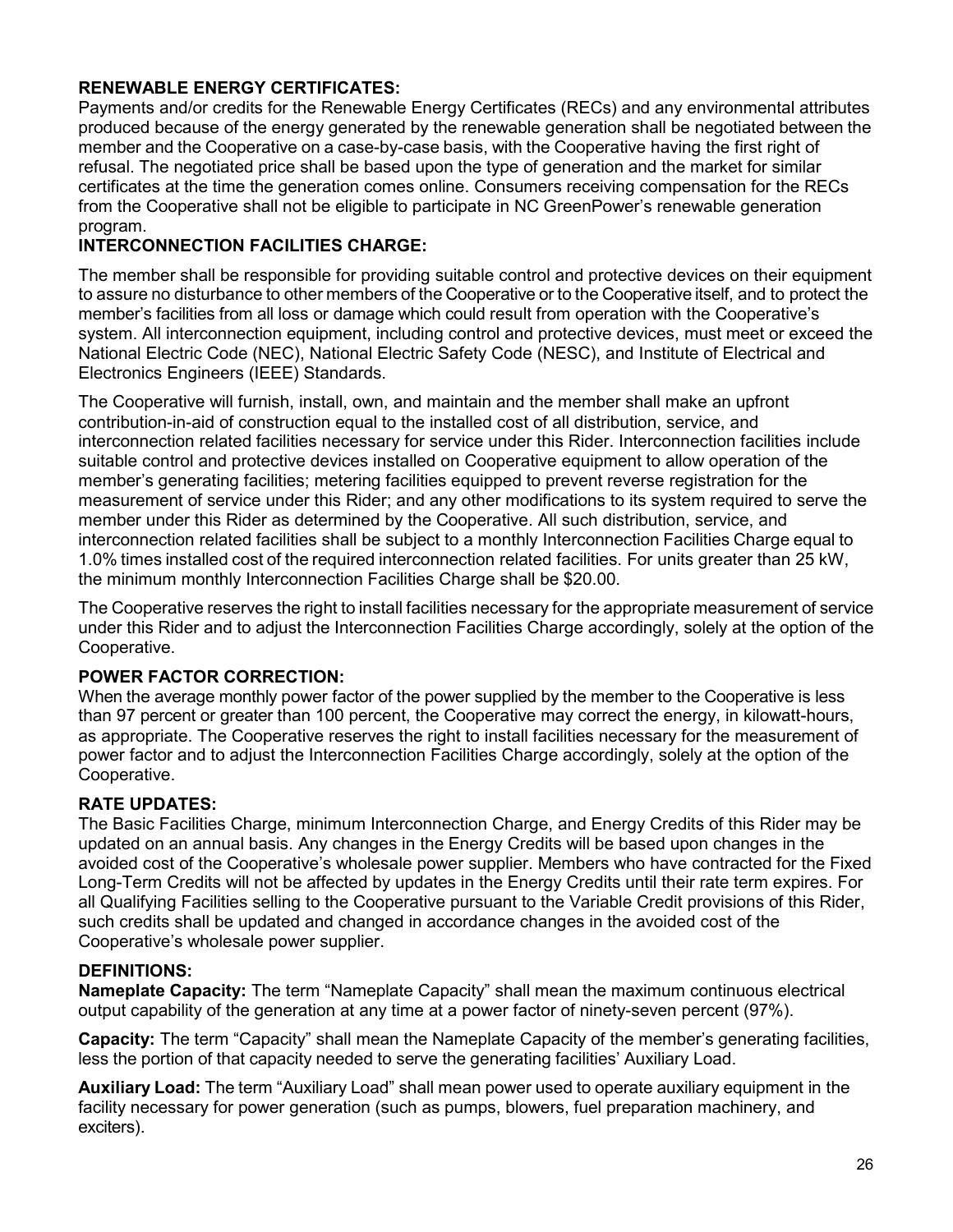**Month:** The term "Month" as used in this Rider means the period intervening between meter readings for the purposes of monthly billing, such readings being taken once per month.

Rider RQF — continued

## **SALES TAX:**

Any applicable State and local sales taxes will be added to all services billed under this schedule.

#### **TERMS OF PAYMENT:**

Bills are due when rendered and are payable within 25 days. If the bill is not paid by the due date, late payment charges will be added and service will be subject to suspension by the Cooperative in accordance with its Service Rules and Regulations.

#### **CONTRACT PERIOD:**

Each member shall enter into a contract which will specify the capacity of the Qualifying Facility and shall specify the initial term and the associated rate at the time the contract is executed. The initial term for members receiving credits under the variable rate shall be month- to-month and the ten-year fixed longterm rate shall be a minimum of ten (10) years.

The Cooperative reserves the right to terminate the member's contract under this Rider at any time upon written notice to the member if the member violates any of the terms or conditions of this Rider or operates its generating facilities in a manner which is detrimental to the Cooperative or any of its members or fails to deliver energy to the Cooperative for six (6) consecutive months. In the event of early termination of a contract under this Rider, the member will be required to pay the Cooperative for costs due to such early termination.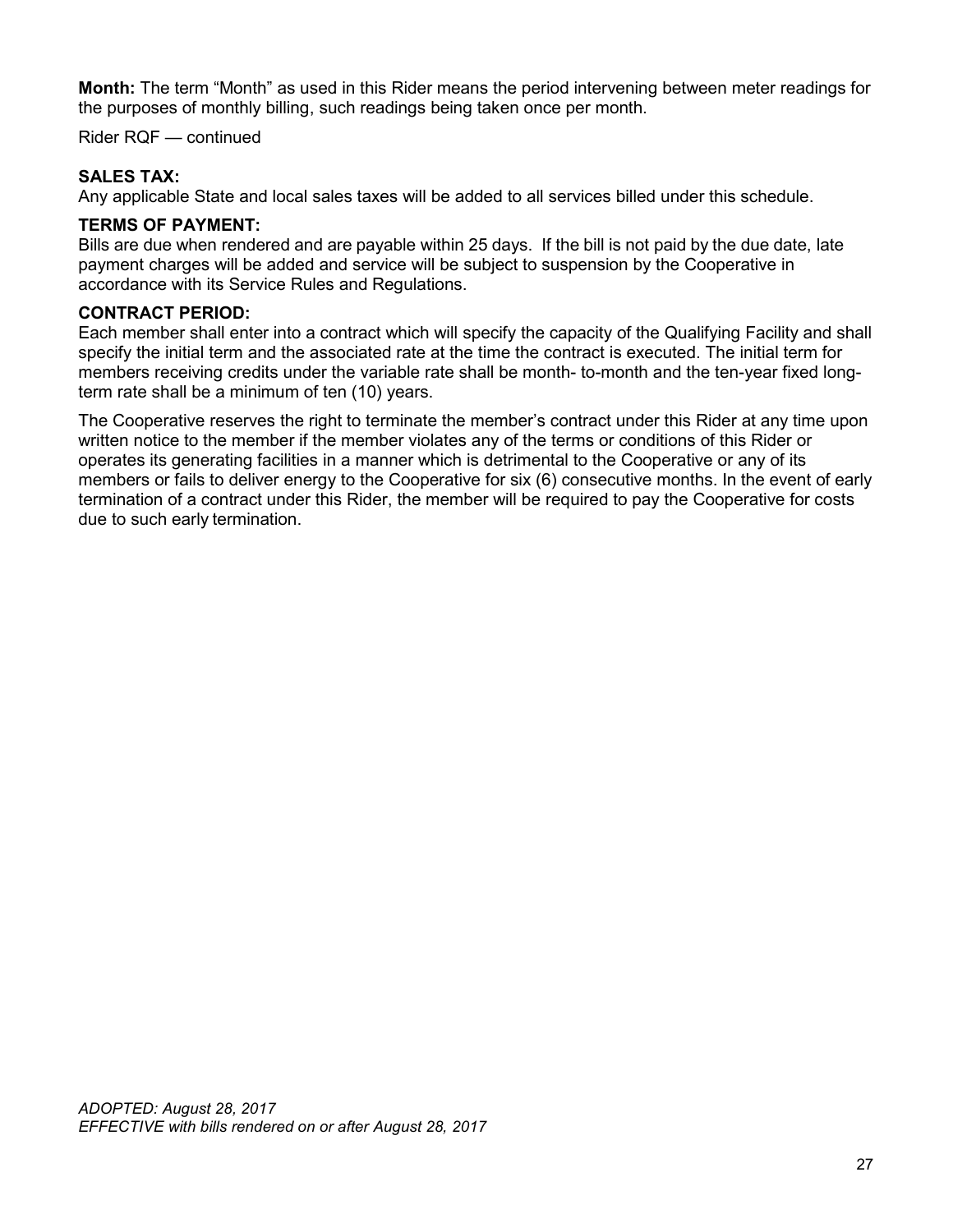## **SCHEDULE RSE RESIDENTIAL SOLAR ENERGY SERVICE**

**AVAILABILITY:** Service under this schedule is available on a voluntary basis to residential consumers normally served under the Cooperative's Residential Service schedule, but have elected to receive energy produced from the Cooperative's solar energy projects. The number of consumers receiving service under this schedule may be limited based upon the Cooperative's estimated level of available solar energy. Electric service under this schedule is subject to the Cooperative's Service Rules and Regulations, which are subject to change from time to time.

**APPLICABILITY:** This schedule is applicable for residential use and incidental thereto supplied by separate meters to each residential service.

**TYPE OF SERVICE:** Standard service under this schedule shall be single-phase, 60-hertz alternating current, at one of the Cooperative's standard secondary voltages. Where available, three-phase, 60-hertz alternating current, service may be provided at one of the Cooperative's standard secondary voltages.

#### **MONTHLY RATE:**

Distribution Service:

Basic Facilities Charges:

| \$22.80              |
|----------------------|
| \$46.75              |
| 1.36 $¢$ per kWh     |
|                      |
|                      |
| 15.24 $\phi$ per kWh |
|                      |

#### **MINIMUM MONTHLY CHARGE:**

The minimum monthly charge under this schedule will be \$22.80 for single-phase service and \$46.75 for threephase service, unless specified otherwise in a service agreement between the Cooperative and customer.

# **WHOLESALE POWER AND COST ADJUSTMENT:**

All energy purchased under this schedule shall be exempt from the Cooperative's Wholesale Power Cost Adjustment Clause, but are to be subject to the Cooperative's TIER Adjustment Clause.

#### **SPECIAL TERMS AND CONDITIONS:**

- 1. The above energy charge is based upon the Cooperative's avoided power cost for solar energy, as calculated by their wholesale power supplier, and the blended cost of the solar renewable energy certificates the Cooperative forecasts purchasing in the upcoming year. The Cooperative may adjust the energy charge to reflect any changes related to their power supplier's avoided cost and/or the cost of the solar renewable energy certificates.
- 2. Energy produced by solar energy projects may be less than forecasted due to weather conditions and other factors beyond the Cooperative's control. In the event that the Cooperative sells more kWhs under this schedule than the Cooperative's solar projects generated, the excess kWhs sold by the Cooperative will be billed under the Cooperative's Residential Service schedule.
- 3. At its discretion, the Cooperative may limit a consumer's participation in the solar energy program based upon the consumer's bill payment and collection history.
- 4. Consumers receiving service under this schedule shall be exempt from the charges related to the Cooperative's Renewable Energy & Energy Efficiency Portfolio Standard Rider.

**SALES TAX:** Any applicable state and local sales taxes will be added to the charges for service.

**TERMS OF PAYMENT:** Bills are due when rendered and are payable within 25 days. If the bill is not paid within the 25-day period, the right to suspend service is retained in accordance with the Cooperative's Service Rules & Regulations.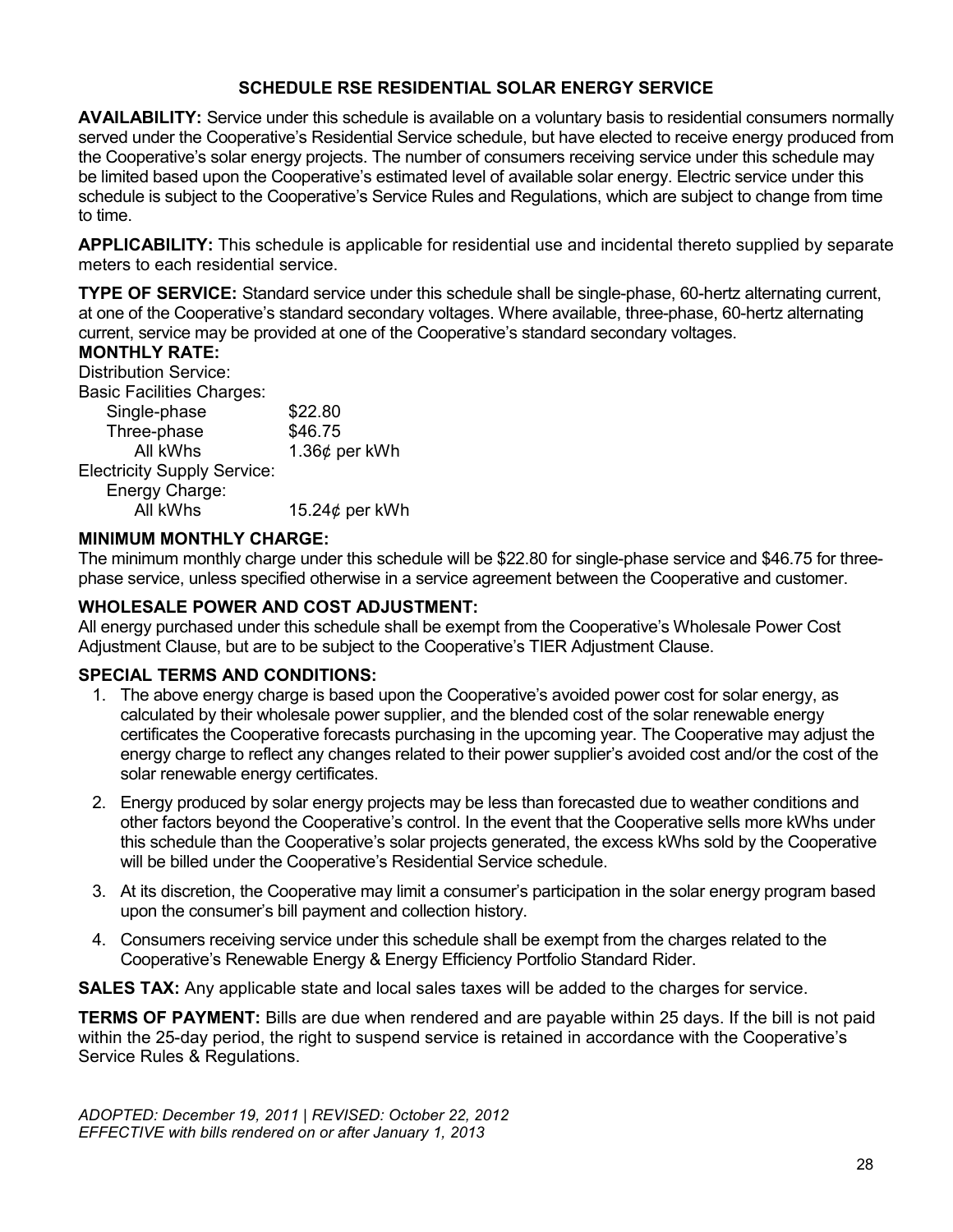#### **RIDER COG CUSTOMER-OWNED GENERATION RIDER**

#### **AVAILABILITY:**

This Rider is available, on a voluntary basis and in conjunction with any of the Cooperative's Rate Schedules, to retail consumers located in the Cooperative's service territory that own and operate a generating unit(s) that can be called upon from time to time by the Cooperative's wholesale power supplier, as an additional generation resource. There is no minimum amount of generation or load drop required to participate in the Cooperative's Customer-Owned Generation (COG) Program, but the maximum number of consumers and/or load served under this Rider may be limited by the Cooperative's wholesale power supplier. The COG Rider can be terminated at any time by the Cooperative at its sole judgement and without notice to Rider's participants.

In addition to all the other provisions of the applicable rate schedule the consumer normally receives service under, the following provisions shall apply:

- 1. Consumers served under this Rider may not use their generation for peak shaving purposes and must agree to have their generators automatically dispatched by theCooperative.
- 2. All load served under this Rider will be required to have metering that is capable of measuring the consumer's load in fifteen-minute intervals. If the consumer's load is greater than 500 kW, an additional meter on the generator will be required to verify the generation produced by the generator during a COG event. This meter must also be capable of capturing fifteen-minute interval data.
- 3. Prior to being accepted into the COG program, a generator must pass Automation Qualification Test. Under this test, the Cooperative must demonstrate its ability to automatically start and stop the consumer's generation from a remote location and demonstrate that it can successfully transfer the fifteen-minute interval meter data from the Cooperative's metering system to their power supplier's Control Data and Settlement System (CDSS).
- 4. The COG program is structured similar to a call option for power with limits on run times and total hours of operation each year. The operating parameters include the following:
	- Minimum of sixty (60) minutes notification prior to a COG event;
	- Minimum run time of one (1) hour per unit;
	- Maximum run time of eight (8) hours per unit; and
	- Maximum dispatch will not exceed sixty (60) total hours per calendar year. Consumer's subscribing to the Cooperative's COG program must agree not to have their generator(s) down for scheduled maintenance during the months of June, July, orAugust.

Consumer's subscribing to the Cooperative's COG program must agree not to have their generator(s) down for scheduled maintenance during the months of June, July, or August.

#### **MONTHLY RATE:**

The consumer shall be billed under their applicable Rate Schedule of the Cooperative as appropriate based upon the size of their load, plus any charges and credits outlined in this Rider:

#### Demand Credit: \$ 4.00 per kW

Energy Credit: Calculated based on actual run time, fuel price index, and standard heat rate.

#### **DEMAND CREDIT:**

The Demand Charge Credit will be paid monthly even if the consumer's generator is not called upon to perform in the month the credits being paid. The monthly demand the credit is applied to, shall be the lesser of:

- 1. The Guaranteed Load Drop (GLD), which is the amount of load the generation owner commits to remove from the Cooperative's distribution system when a COG event is called; or
- 2. The full Nameplate Capacity of the generator.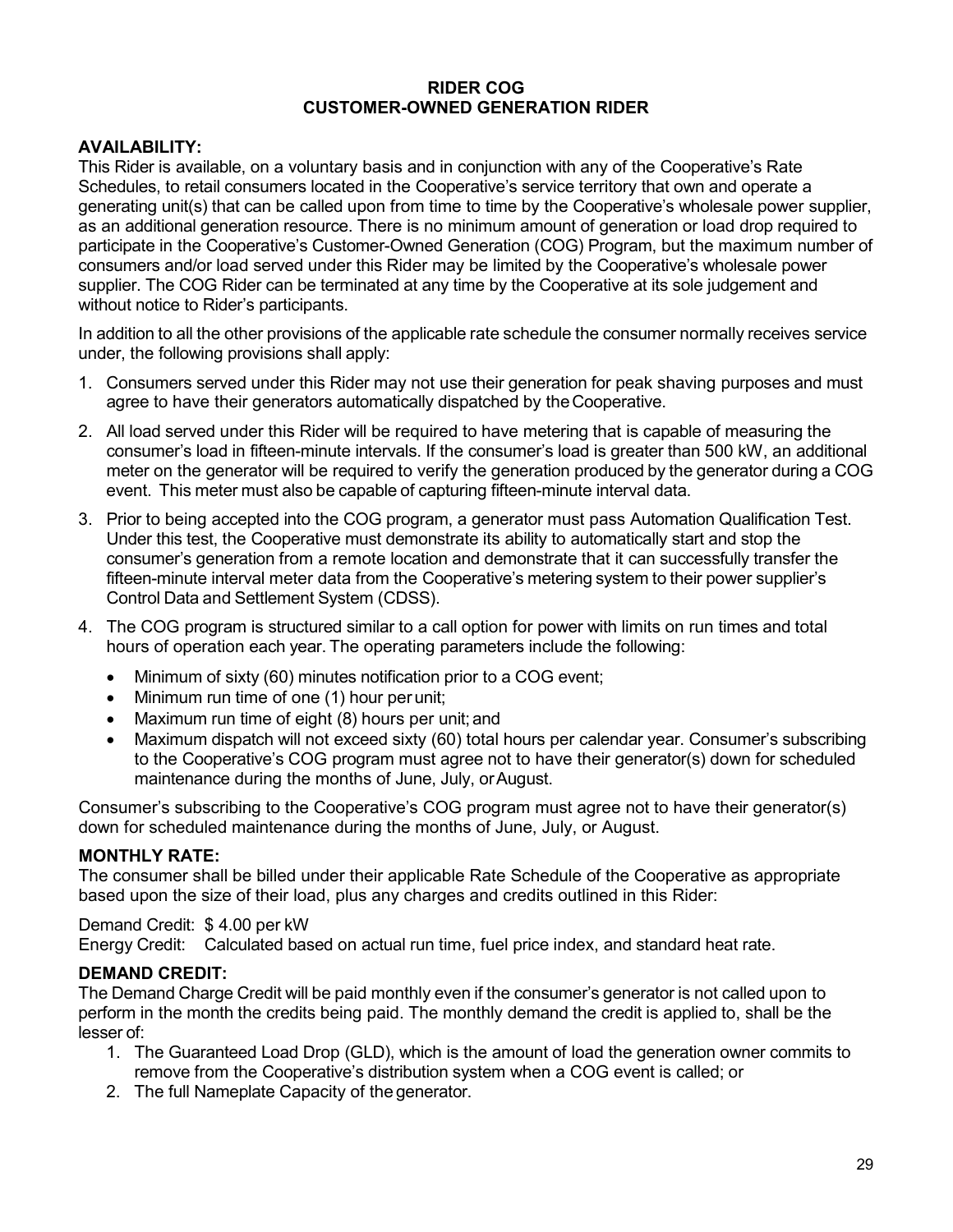If the actual load drop is less than 95% of the GLD during a COG event, the credit going forward will be based on the actual amount ofload dropped, unless the consumer can demonstrate through a COG test that the COG can deliver the GLD amount. In this case, the Cooperative and consumer may arrange for a test COG event to verify the amount of load the consumer can take off line under normal circumstances. This test will be done at the consumer's expense. If the test results in a deviation of more than 5% from the subscribed capacity amount, the capacity credits for the remainder of the year will be adjusted to reflect the new subscribed amount.

# **ENERGY CREDIT:**

In the month that the consumer's generation is used to control load on the Cooperative's system, the consumer will receive an energy credit based upon the amount of load that was dropped due to the consumer's generator. For loads less than 500 kW, the energy amounts will be estimated based upon typical load curves derived from 15-minute interval data collected from load meters for the consumer on days the generator was not in use. For loads greater than 500 kW, metering is required and the consumer shall be reimbursed based upon actual kWh energy that the generatorproduced.

The energy credit will be based upon a standard heat rate of 12,000 Btu/kWh and a fuel price index. The fuel price index used will be the Lower Atlantic (PADD 1C) Diesel (On-Highway) Ultra Low Sulfur as found on the EIA Petroleum and Other Liquids website [\(http://www.eia.gov/petroleum/gasdiesel/\) f](http://www.eia.gov/petroleum/gasdiesel/))or the week the generator was dispatched.

# **SUBSCRIPTION PROCESS:**

For 2013:

There is an "Open Season" process to enroll Existing COG. The deadline for enrolling Existing COG is December 12, 2012. Any COG enrolled after that date will be considered Additional COG and be subject to an allocation process which limits the amount of COG the Cooperative may subscribe to the program. In addition to the enrollment process, there is an Automation Qualification deadline for the remote starting and stopping of the generator(s) and the electronic data transfer between the Cooperative's metering system and their wholesale power supplier's CDSS. The deadline for the Automation Qualification is May 1, 2013.

Generators enrolled by December 12, 2012 will begin receiving capacity credits beginning on the January 2013 bill, which will be rendered in February. If the generator(s) has not yet passed the Automation Qualification the consumer must work with the Cooperative in developing a written Manual Dispatch Plan to be used until the Automation Qualification is completed.

# For 2014 and beyond:

Consumers wishing to enroll or remain in the program must notify the Cooperative by October 15 of each year for the upcoming calendar year. Each new generator being subscribed to the program must demonstrate Automation Qualification by December 1, in order to participate in the program in the upcoming year.

# **SUBSCRIPTION ADJUSTMENTS;**

If a member currently in the Cooperative's COG Program wishes to adjust the amount they have subscribed to the program there will be only one opportunity per year to increase the capacity subscribed and multiple opportunities to decrease their subscribed amount. Consumers wishing to increase their subscription amount must notify the Cooperative prior to October 15 for the upcoming calendar year. Increases will take effect in January of the following year. Depending upon the Cooperative's allocation from their wholesale power supplier, the Cooperative may or may not be able to grant the request for increases in the amount of generation the consumer wishes to add to the program. Requests will be handled on a first-come first-serve basis. If the Cooperative is unable to meet the request, the consumer will be notified by November15.

If the consumer wishes to decrease their subscription amount, the consumer may notify the Cooperative prior to October 15 of any year that they wish to withdraw or subscribe a lesser amount of COG for the upcoming calendar year. If during the commitment year, the consumer realizes they cannot meet their full obligation; their Guaranteed Load Drop can be adjusted by providing 30 days written notice to the Cooperative.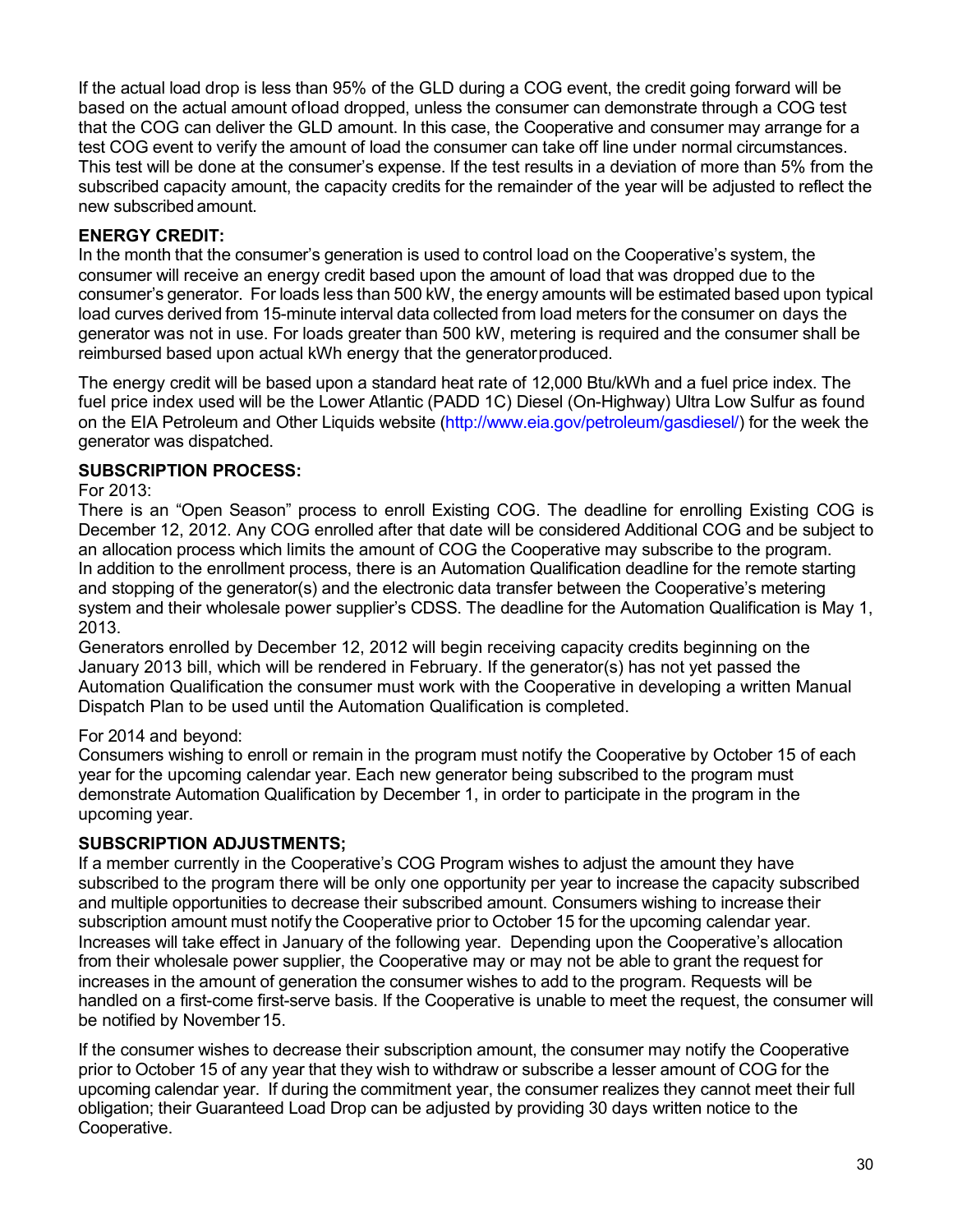# **SALES TAX;**

Any applicable State and local sales taxes will be added to all services billed under this Rider.

*ADOPTED: October 22, 2012 EFFECTIVE with bills rendered on or after January 1, 2013*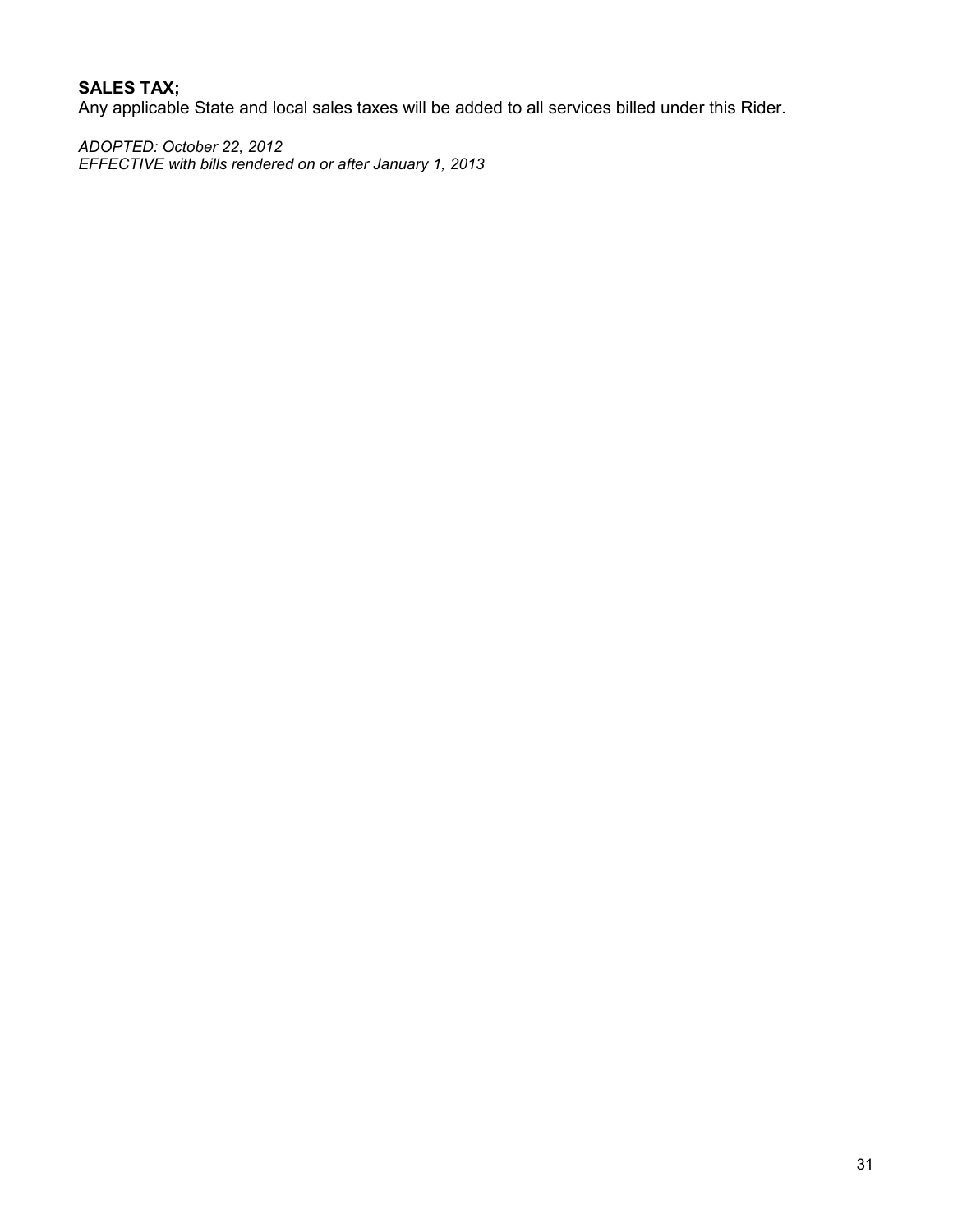#### **RIDER RCOG RESIDENTIAL CUSTOMER-OWNED GENERATION RIDER**

#### **AVAILABILITY:**

This Rider is available, on a voluntary basis and in conjunction with any of the Cooperative's Residential Rate Schedules, to residential consumers located in the Cooperative's service territory that own and operate a generating unit(s) in conjunction with an Automatic Transfer Switch that can be called upon from time to time by the Cooperative's wholesale power supplier, as an additional generation resource. The minimum amount of generation required to participate in the Cooperative's Residential Customer-Owned Generation (RCOG) Program is 20 kW of Nameplate Capacity. The maximum number of consumers and/or load served under this Residential Rider may be limited by the Cooperative's wholesale power supplier.

This Residential COG Rider will be limited to 25 residential consumers of the Cooperative on a first come, first serve basis. The 25 residential, consumer limit can be increased at any time by the Cooperative at its sole judgment. The Residential COG Rider can be terminated at any time by the Cooperative at its sole judgement and without notice to Rider's participants.

In addition to the provisions of the applicable rate schedule the consumer normally receives service under, the following provisions shall apply:

- 1. Consumers served under this Rider may not use their generation for peak shaving purposes and must agree to have their generators automatically dispatched by the Cooperative.
- 2. All load served under this Rider will be required to have metering that is capable of measuring the consumer's load in sixty-minute intervals.
- 3. Prior to being accepted into the RCOG program, a generator must pass Automation Qualification Test. Under this test, the Cooperative must demonstrate its ability to automatically start and stop the consumer's generation from a remote location and demonstrate that it can successfully transfer the sixty-minute interval meter data from the Cooperative's metering system to their power supplier's Distributed Energy Resource Management System (DERMS).
- 4. The RCOG program is structured similar to a call option for power with limits on run times and total hours of operation each year. The operating parameters include the following:
	- Minimum of sixty (60) minutes notification prior to a COG event;
	- Minimum run time of one (1) hour per unit;
	- Maximum run time of eight (8) hours per unit; and
	- Maximum dispatch will not exceed sixty (60) total hours per calendar year.

Consumer's subscribing to the Cooperative's RCOG program must agree not to have their generator(s) down for scheduled maintenance during the months of June, July, or August.

#### **MONTHLY RATE:**

The consumer shall be billed under their applicable Rate Schedule of the Cooperative as appropriate based upon the size of their load, plus any charges and credits outlined in this Rider: Demand Credit: \$ 2.00 per kW of total kW on Nameplate of installed generator.

#### **DEMAND CREDIT:**

The Demand Charge Credit will be paid monthly even if the consumer's generator is not called upon to perform in the month the credit is being paid. The monthly demand the credit is applied to, shall be full Nameplate Capacity of the generator.

#### **SUBSCRIPTION PROCESS:**

#### For 2021:

There is an "Open Season" process to enroll New RCOG. The deadline for enrolling New RCOG is October 31, 2021. Any RCOG enrolled after that date will be considered for the following year.

In addition to the enrollment process, there is an Automation Qualification deadline for the remote starting and stopping of the generator(s) and the electronic data transfer between the Cooperative's metering system and their wholesale power supplier's DERMS. The deadline for the Automation Qualification is December 1, 2021. Generators enrolled by October 31, 2021 with successful Automation Qualification will begin receiving capacity credits beginning on the January 2022 bill, which will be rendered in February.